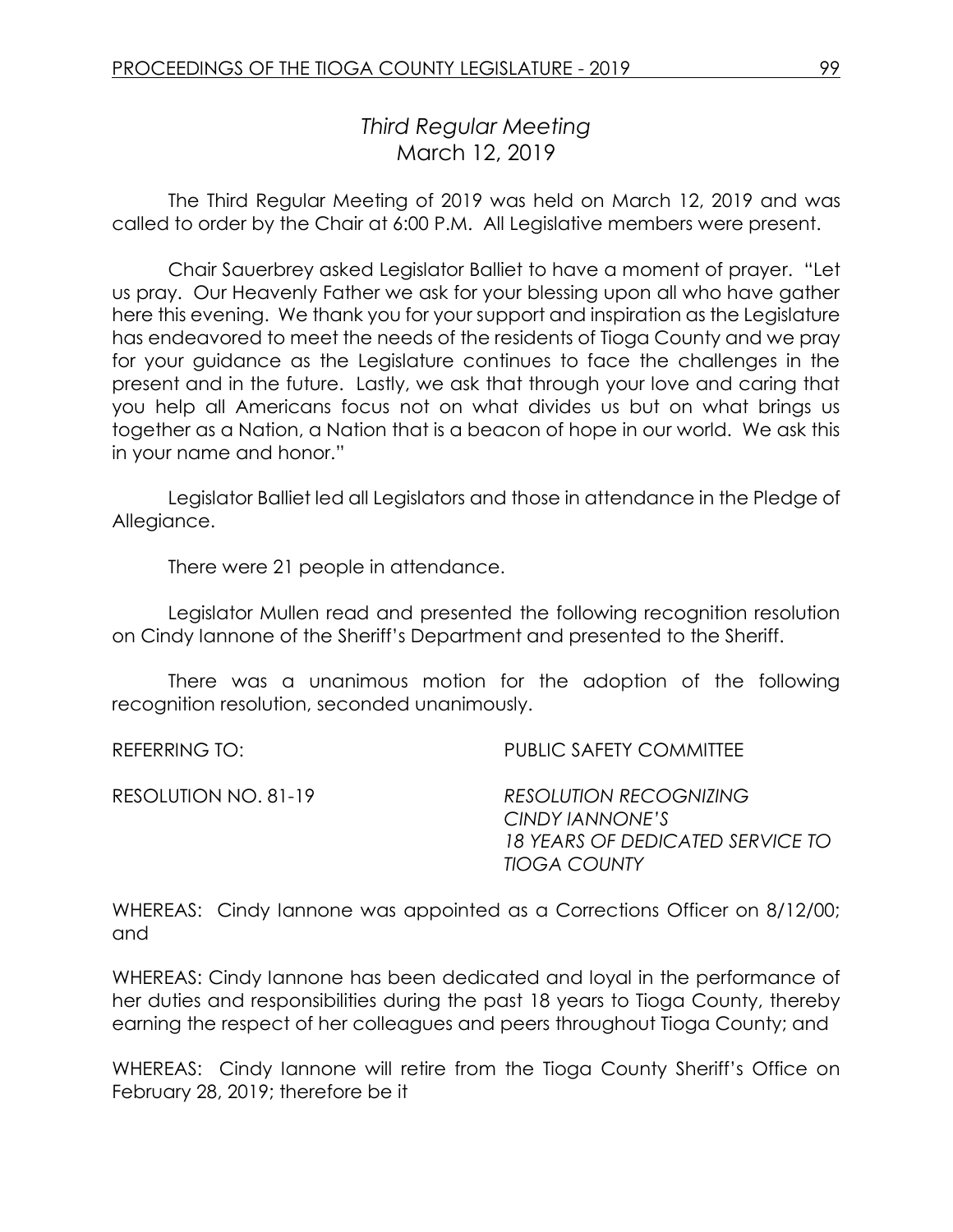RESOLVED: That the Tioga County Legislature, on its own behalf, as well as on behalf of the citizens of Tioga County, express sincere gratitude to Cindy Iannone for her more than 18 years of dedicated and loyal service to the residents of Tioga County; and be it further

RESOLVED: That this resolution be spread upon the minutes of this meeting and a certified copy be presented to this outstanding employee, Cindy Iannone.

## ROLL CALL VOTE

Unanimously Yes – Legislators Balliet, Hollenbeck, Monell, Mullen, Sauerbrey, Roberts, Standinger, Sullivan and Weston.

No – None.

Absent – None.

RESOLUTION ADOPTED UNANIMOUSLY.

Legislator Mullen spoke. "Cindy is not here, but Sheriff Howard has come up and wants to say a few words."

Sheriff Howard spoke. "Just real quick, Cindy was told about the meeting this evening and she asked me, she said "Do I have to come?" and I said you are retired you can do anything you want. She said well you can pick it up and get it to me. On behalf of Cindy Iannone I want to thank you for the Recognition Resolution. She was an outstanding employee and she certainly will be missed."

Chair Sauerbrey noted that we have three Proclamations for Public Health Week, National Nutrition Month, and Welcome Home Vietnam Veterans Day in Tioga County and Public Health Week and Welcome Home Vietnam Veterans Day in Tioga County will be noted.

## County of Tioga EXECUTIVE PROCLAMATION

WHEREAS: The people of Tioga County benefit every day from the efforts of the public health workforce when eating at restaurants, drinking tap water, and learning about prevention of diseases; and

WHEREAS: Public health activities protect Tioga County residents from infectious and chronic diseases, environmental and workplace hazards, unintentional injuries and violence; and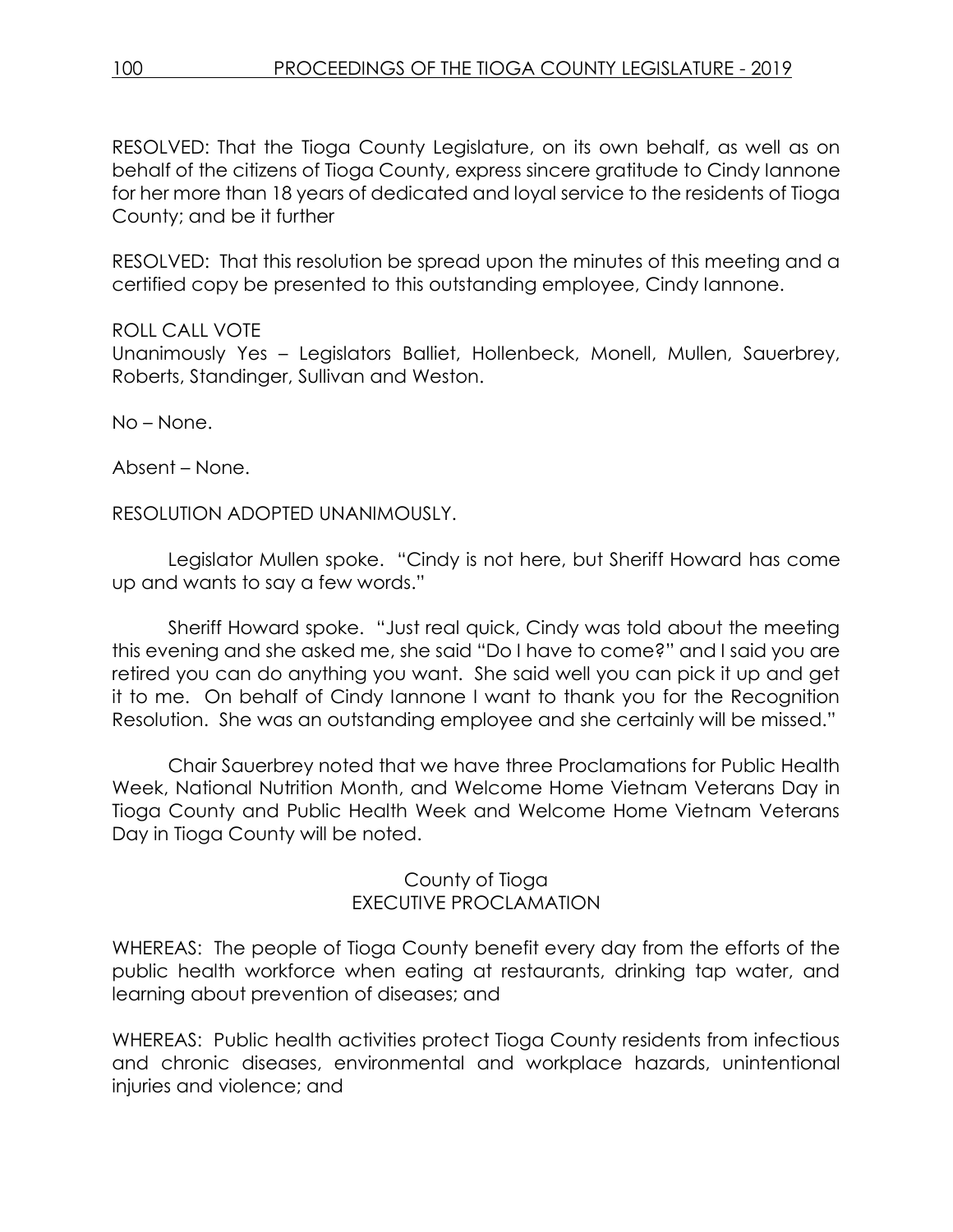WHEREAS: Educating people about the benefits of healthy behaviors is an essential element in attaining good health and preventing premature illness and death; and

WHEREAS: Public health efforts alone cannot accomplish the goal of a healthier Tioga without cooperation and partnership with communities and individuals; and

WHEREAS: Each of us needs to do our part by taking personal responsibility to improve behaviors by not using tobacco, making time for regular, safe physical activity and eating more fruits and vegetables in order to prevent disease; and

WHEREAS: National Public Health Week provides an opportunity for our county to learn about public health concerns and success stories that are vital to healthy communities, such as immunizing against infectious disease, maintaining good nutritional standards, ensuring safe living conditions, preventing lead poisoning and providing good prenatal care; and

WHEREAS: The residents of Tioga County recognize the essential role public health plays in their everyday lives; therefore

THE TIOGA COUNTY LEGISLATURE does hereby proclaim the week of April  $1 - 7$ 2019 as

## PUBLIC HEALTH WEEK

And urges all residents to take steps to educate themselves, their families, and the community about the role of public health in our community.

Legislator Standinger read and presented the following Proclamation on National Nutrition Month to Lisa McCafferty, Public Health Director.

## County of Tioga EXECUTIVE PROCLAMATION

WHEREAS: National Nutrition Month is an annual nutrition education and information campaign created by the Academy of Nutrition and Dietetics; and

WHEREAS: The type, quality, and amount of food that individuals consume daily plays a vital role in their overall health and physical fitness; and

WHEREAS: Data shows that nearly 30% of Tioga County residents report eating fruit less than one time per day; and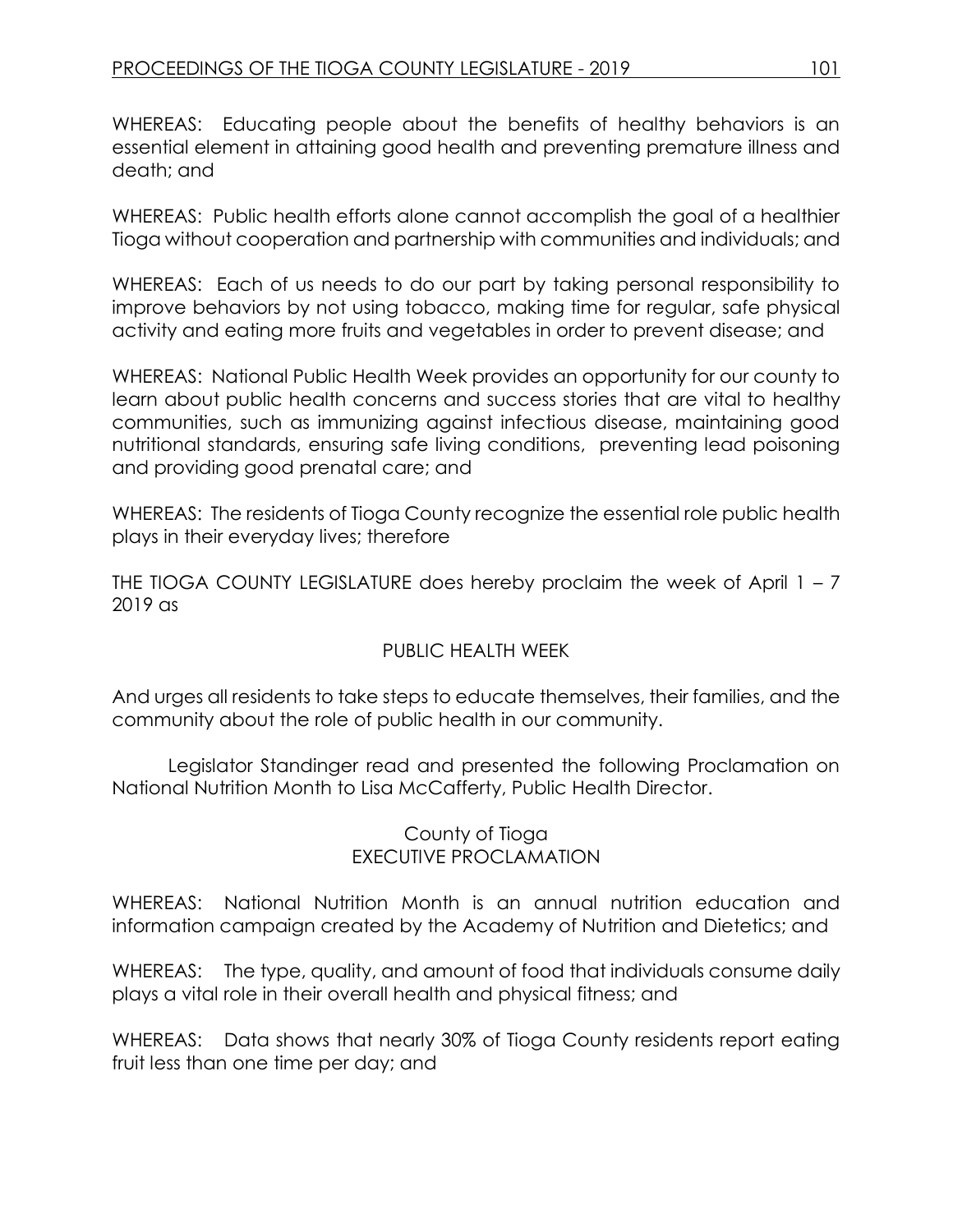WHEREAS: There are key messages for everyone regarding their health and nutrition:

- Choose foods and drinks that regularly include a variety from all of the food groups, whether at or away from home.
- Be mindful of portion sizes. Eat and drink the amount that's right for you, as MyPlate encourages us to do.
- Keep it simple. Eating right doesn't have to be complicated.
- Reduce food waste by considering the foods you have on hand before buying more at the store.
- Find activities that you enjoy and be physically active most days of the week.
- Consult nutrition experts, if possible, for sound, easy-to-follow personalized nutrition advice to meet your lifestyle, preferences and health-related needs.

WHEREAS: During National Nutrition Month, help the Academy and Tioga County Public Health achieve its vision of a world where all people thrive through the transformative power of food and nutrition; therefore

THE TIOGA COUNTY LEGISLATURE does hereby Proclaim and designate the month of March 2019 as:

## National Nutrition Month

and encourages Tioga County residents to make informed food choices and develop sound eating and physical activity habits.

Legislator Standinger spoke. "I guess I violate part of this because I like to eat. I got to have a vice and I figure that is better than drinking. I do eat good food, just too much of it."

Lisa McCafferty, Public Health Director spoke. "Thank you for your support of National Nutrition month. I guess the key thing I can say is just watch your portion sizes. It is okay to eat, it is just how much you eat. We have handy little plates if you would like to come over to the Health Department. Thank you very much."

## PROCLAMATION WELCOME HOME VIETNAM VETERANS DAY

WHEREAS: March 29, 2019 is National Vietnam War Veterans Day; and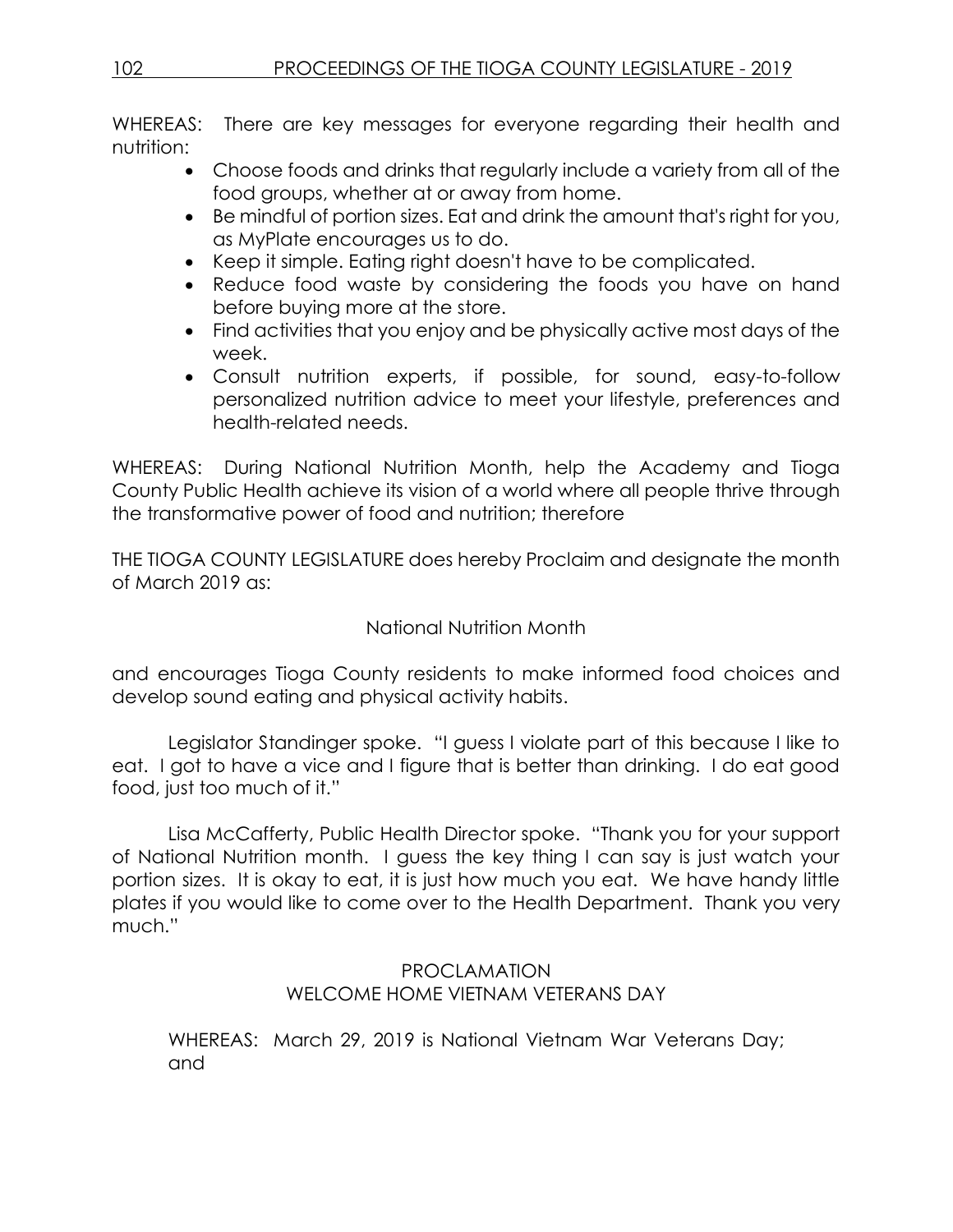WHEREAS: More than 9 million men and women served during the Vietnam War with 2.7 million serving in Vietnam itself, and with 58,272 giving the ultimate sacrifice for their Country. Tioga County has 4,623 veterans living here in Tioga County, many of whom are Vietnam Era veterans; and

WHEREAS: To recognize their service and sacrifice and the failure of our nation to offer them proper respect and gratitude when they returned home at the end of the Vietnam War; therefore

THE TIOGA COUNTY LEGISLATURE does hereby proclaim

March 29, 2019 as "Welcome Home Vietnam Veterans Day" in Tioga County

and encourages Tioga County citizens to honor Vietnam War Veterans Day in appreciation of our Tioga County Veterans who have served.

Chair Sauerbrey presented the State of the County Address for 2018 as follows:

"We look forward to this every year. This is an opportunity when I get to deliver the State of the County Address and so today we will begin. The original purpose of county governments was very straightforward. Counties built roads, protected residents and delivered social services programs. Today we do all of those things and more. From public health to public safety, from supporting local industries to delivering state programs, county government is constantly changing because of new influences, new technology and new mandates.

"Change is happening across our country, especially in workforce. The county has seen a significant increase in the number of retirements. The turnover keeps our Personnel Department busy recruiting, hiring and transitioning employees. Fortunately we saw this coming and took action. We developed and implemented a new program called "Institute for Advancement" and 19 of our employees participated in the program throughout last year. That program provided additional information and training to our employees who are striving to become leaders in county government. We will continue that program into 2019 as well.

"2018 was an outstanding year for the Veterans' Services Agency. They expanded their hours of service, developed new partnerships with community based providers, and can now do a better job of serving the mental health and substance abuse needs of our communities. The Tioga Career Center works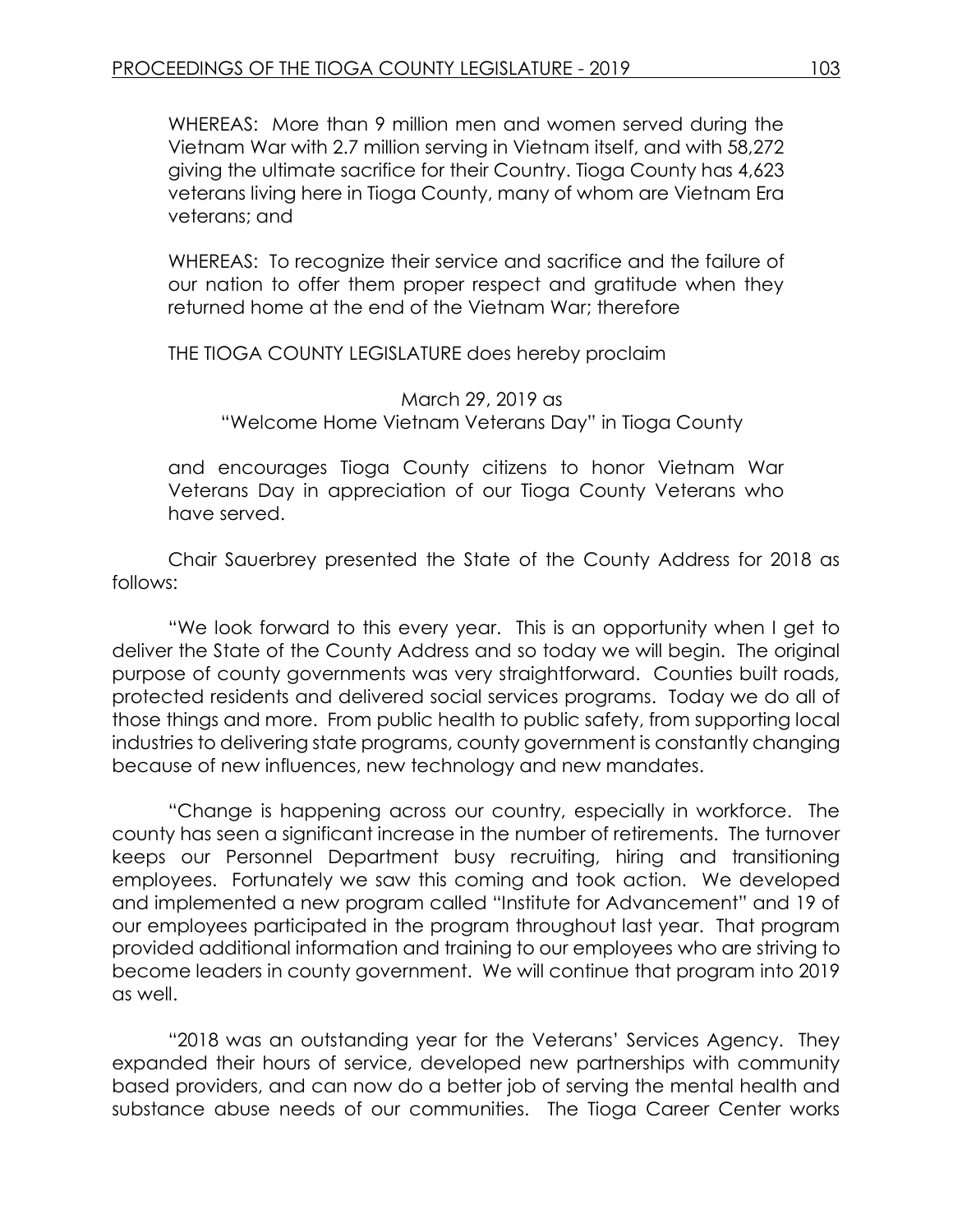closely with the Veterans' Services Agency and for the third consecutive year the Tioga Career Center received the Veterans' Program Office Award from the New York State Department of Labor for their exemplary service to veterans. Last week the Tioga Career Center held their fifth successful job fair with over 100 businesses participating and all had jobs to offer.

"We saw a slight decrease in drug-related deaths compared to 2016 and 2017. The Tioga County Alcohol and Drug Services Department continues to be the primary provider of outpatient drug and alcohol services within the County. They have been on the front lines in dealing with negative impacts of opioid and opioid addictions. Trinity CASA also provides a varied amount of services to individuals and families in Tioga County. Grant funding from Senator Akshar and the Floyd Hooker Foundation has provided additional funding for these needed services.

"The Tioga County Allies and Substance Abuse Coalition continues to make good progress and last fall they were awarded a five year drug free communities grant. With support from the Community Services Board and the County Legislature Tioga County has made substance abuse prevention, treatment and recovery service a main focus.

"With the change in recent weather patterns the Public Works Department has been repairing roads, creeks and bridges that are affected when there is a serious weather event. They also work with our public safety agencies to ensure the safety of our citizens. Emergency Management, the Sheriff's Office and Public Works have had their hands full this year dealing with weather issues from flash flooding, ice and snow. Keeping people safe is also a responsibility of the Department of Social Services. Although they saw a decline in financial assistance needs, they experienced a serious spike in hotline calls. The challenges of today's society along with the abuse of drugs and alcohol is a major cause of concern for the safety and wellbeing of our children.

"The Public Health Department provided rabies clinics that inoculated close to 1300 animals this year. The Healthy Neighborhood Program is wrapping up its fifth year of a grant and through that program they provided many home visits to ensure safety from problems with pest management, home pollution and radon concerns. Our aging mobile dental van had a productive year providing several thousand dental services to children and adults throughout the County.

"The Law Department worked with Probation and other Departments regarding new New York Raise the Age legislation. Another challenge was addressing Counsel at First Arraignment. It took cooperation of Probation, Sheriff, Public Defender, District Attorney and the New York Office of Court Administration to accomplish this task. Working with the ILS Grant Administrator and the Public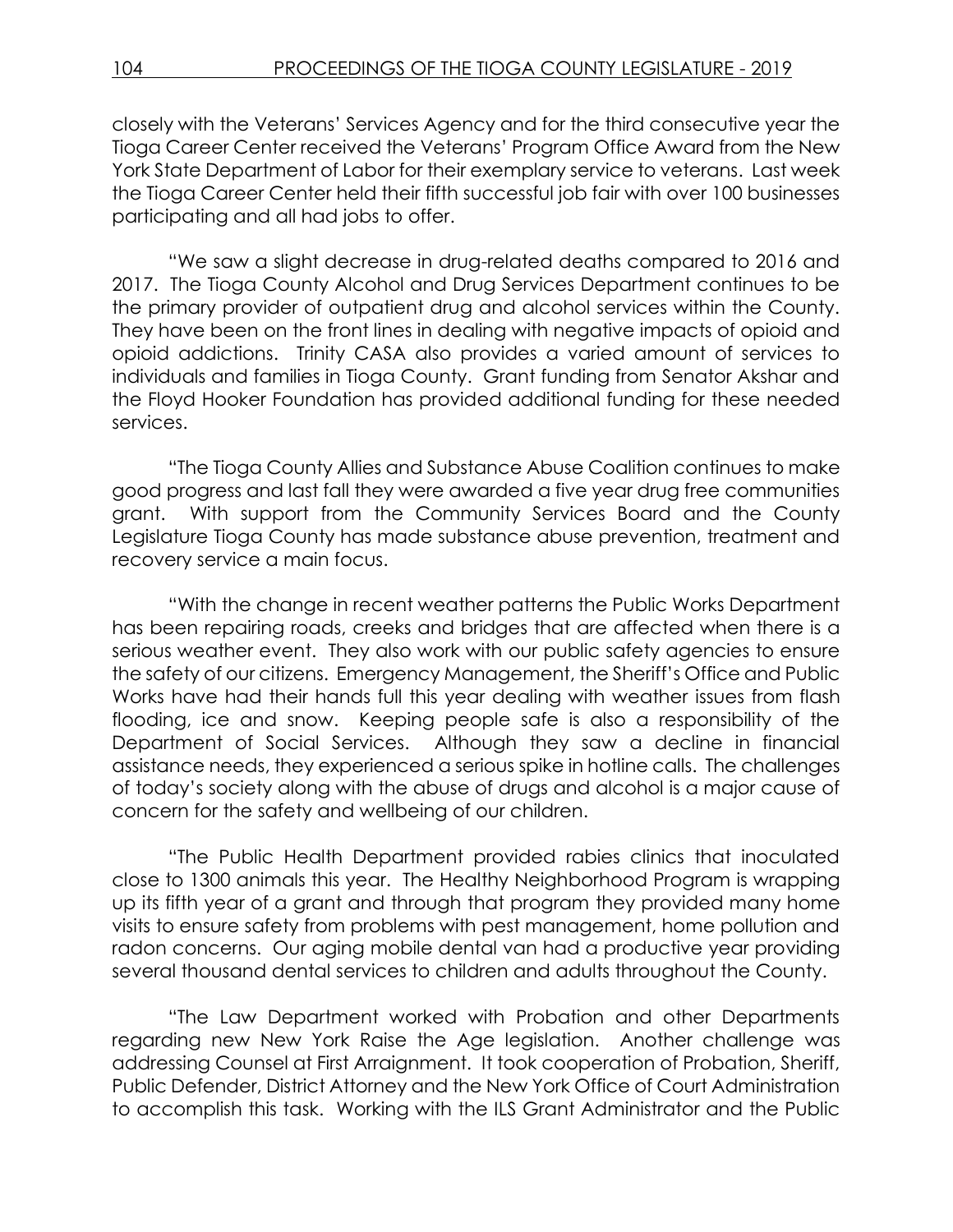Defender the Law Department secured funding through the New York State Office of Indigent Legal Services and we hired a full time Public Defender early this year. The County Jail will accommodate a centralized arraignment part Court.

"The District Attorney created the Traffic Diversion Program last year and took in almost 1500 applications and received close to \$400,000 in fees. These fees were shared with the local municipalities where the tickets were originated. Tioga County received \$250,000 through the program to offset expenses of operating the program.

"Last year I hosted many shared services meetings with our Village Mayors and our Town Supervisors. Shared services is a mandated program by the State to save tax dollars by sharing services. This is something that we have done for years and because of change in technology, we will share services with Towns and Villages for information technology and communication services. Municipalities can elect to have the County's IT Department manage their computer and technology infrastructure. This not only results in a significant upgrade in services for the entity, but it also reduces costs as much as 30%. The first municipalities coming on board are the Town of Owego and the Village of Waverly. Other communities may come on board in the future.

"Last year our Tioga County sales tax income increased 16.5% from 2017. That is the second highest in the State. Because we share our sales tax with Towns and Villages, municipalities benefited over \$6,000,000 in sales tax revenue for 2018. Income from Tioga Downs totaled \$1,300,000. Where are we currently spending your tax dollars? \$2,300,000 of our tax dollars went to community college tuition bill, that represents 10% of our County tax levy. This mandated program benefited less than 3000 County residents pursuing higher education. Further State mandates already take up 90% of our annual budget and the mandates keep coming. The cost of State mandates on County and New York City taxpayers is more than \$12,000,000,000 for just nine major State programs. That means our local taxpayers send \$1,000,000,000 a month to Albany with no funds going back to local needs. This year the Governor is proposing even more mandates on counties in this budget. These new mandates will lead to higher property taxes and they include requiring the County to restore Aid to Municipality funding through County tax dollars, not State tax dollars. An expansive election reform totally at County cost, a 3% across the board cut in local assistance if the State revenues estimate falls short, bail reforms that will likely increase costs and require our County to hire more people. We fully expect Albany to implement a mandated permanent tax cap as part of the State budget, however this Legislature will continue to keep taxes low and stay at the 2% tax cap, not because of a mandate, but because we want to do the right thing for our taxpayers.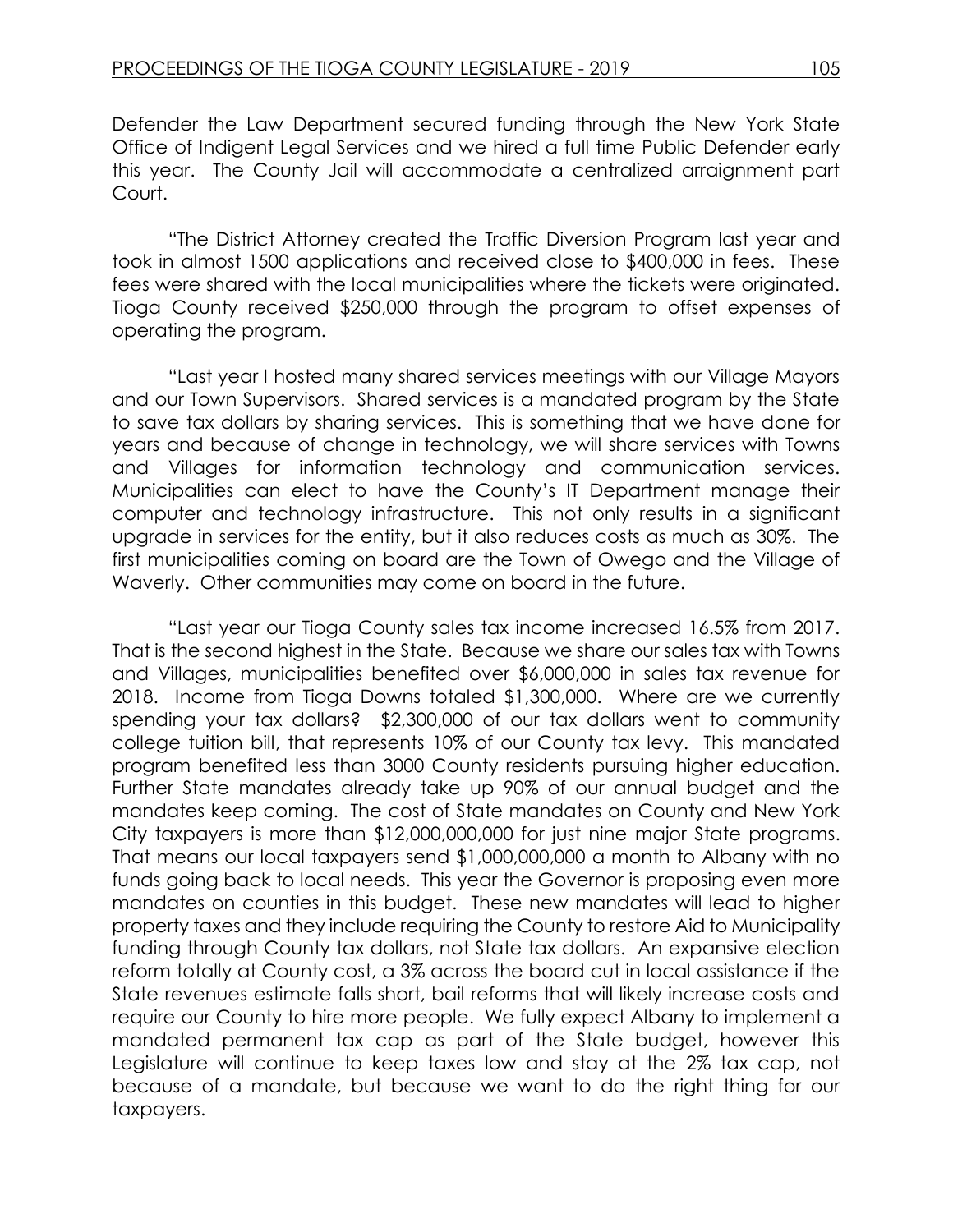"How do we address our financial needs and bring more income to the County, economic development. Economic development brings jobs, people, housing and opportunity. Economic development brings dollars to our community. Our Economic Development Department secured over \$13,000,000 in State and Federal grants last year that will benefit the communities of the Village of Owego, Spencer, Nichols, Newark Valley and Waverly. A report from the US Bureau of Economic Analysis states that the Tioga County gross domestic product from the years 2014 to 2015 showed an increase of 10.8%, which was the largest percent in the State of New York. Examples of progress and change in our communities is the renovation of Owego Parkview's historical hotel and the construction of the Gateway building on Front Street. Last August the Village of Owego received a Downtown Revitalization Initiative grant for \$10,000,000 thanks to a large part to Team Tioga and our Economic Development Team of individuals. The DRI funding will support downtown revitalization through transformation of housing, economic development and community projects that will attract and retain residents, visitors and businesses.

"Last year the Tioga County Property Development Corporation or the Land Bank formally established and they received a \$500,000 Community Revitalization award. The goal is to maximize foreclosed properties to their best possible use and develop a Land Bank program that will demolish or rehabilitate properties to go back on the tax rolls. The first round of activity is nine properties have been identified in the Village of Waverly and three in the Village of Owego.

"Change is coming to New York in the form of agricultural development. A Federal Farm Act bill was passed in January that legalizes hemp. This has become a viable product for the agricultural market and there seems to be a lot of interest in Tioga County. As soon as Albany figures out the details marijuana will become legal in New York State.

"Change will always be with us. There is no question that we have much work to do, especially if we are to reach our full potential, however we should never forget how fortunate we are. Here in Tioga County we will continue to work together to build our foundation where people can live safely, raise their families and enjoy a healthy quality of life. Thank you."

There was no Privilege of the Floor.

Legislator Monell made a motion to approve the minutes of February 12 and 21, 2019, seconded by Legislator Hollenbeck and carried.

Chair Sauerbrey stated that all Legislative Committees met this month and the minutes are or will be on file with the Clerk of the Legislature.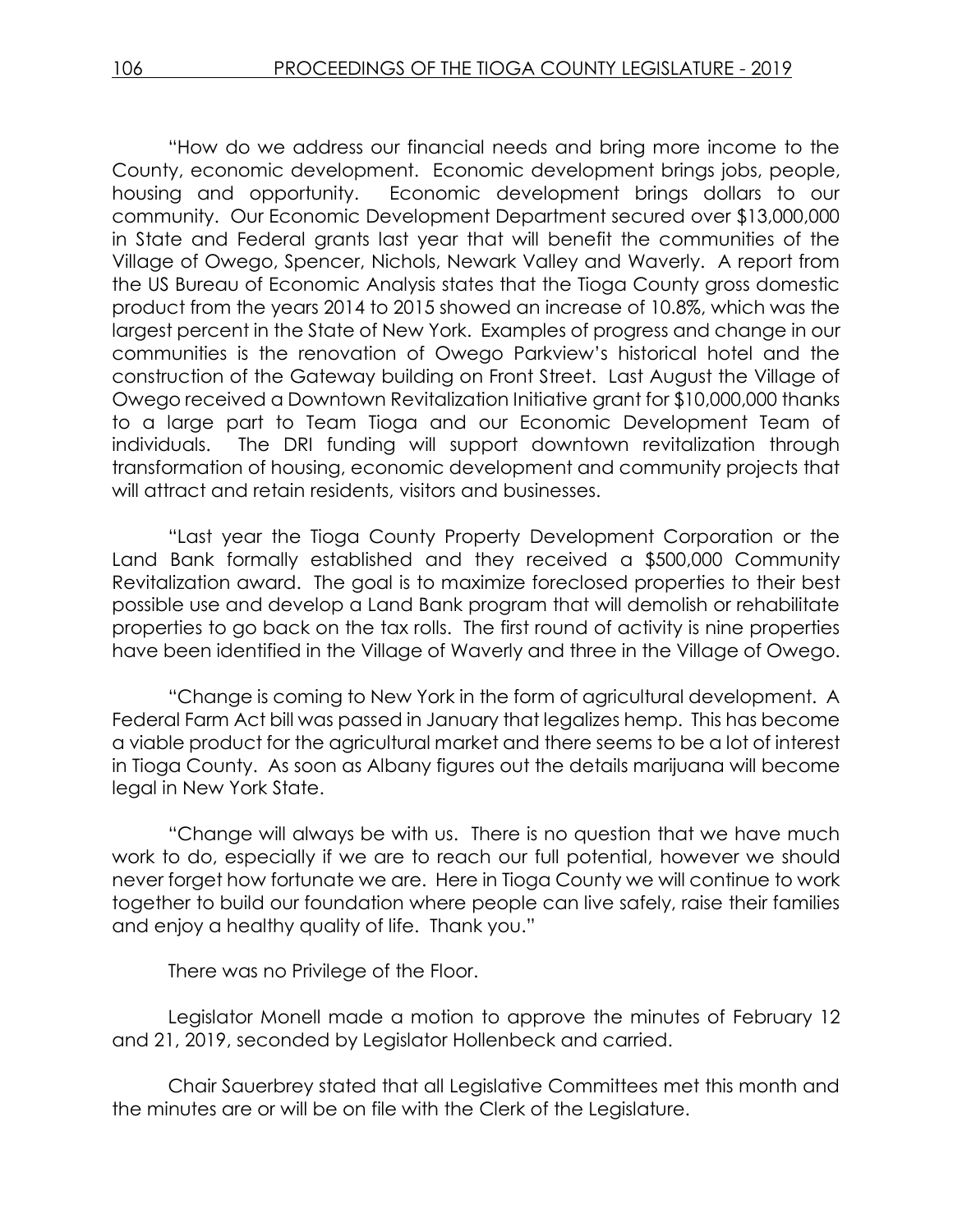Legislator Mullen moved for the adoption of the following resolution, seconded by Legislator Monell.

| REFERRED TO:         | <b>PUBLIC SAFETY COMMITTEE</b><br><b>FINANCE COMMITTEE</b>                                                                                           |
|----------------------|------------------------------------------------------------------------------------------------------------------------------------------------------|
| RESOLUTION NO. 82-19 | <b>APPROPRIATION OF FUNDS</b><br>HAZARDOUS MATERIALS EMERGENCY<br>PREPAREDNESS<br>(HMEP18)<br><b>MODIFY 2019 BUDGET</b><br><b>EMERGENCY SERVICES</b> |

WHEREAS: The New York State Division of Homeland Security and Emergency Services (DHSES) has been awarded a grant of \$6,465. 20% of this grant will be county share (\$1,293) and

WHEREAS: The grant will be used for emergency management planning; and

WHEREAS: Appropriation of funds requires legislative approval; therefore be it

RESOLVED: That the 2018 Hazardous Materials Emergency Preparedness (HMEP18) be appropriated as follows:

| A3360.433567 HME18 | DHSES State Aid             | \$5,172 |
|--------------------|-----------------------------|---------|
| A3360.540140 HME18 | <b>Contracting Services</b> | \$6,465 |

And be it further

RESOLVED: That the 2019 Emergency Services budget be modified to reflect the above changes.

ROLL CALL VOTE Yes - Legislators Balliet, Hollenbeck, Monell, Mullen, Sauerbrey, Roberts, Standinger, Sullivan and Weston

No – None.

Absent – None.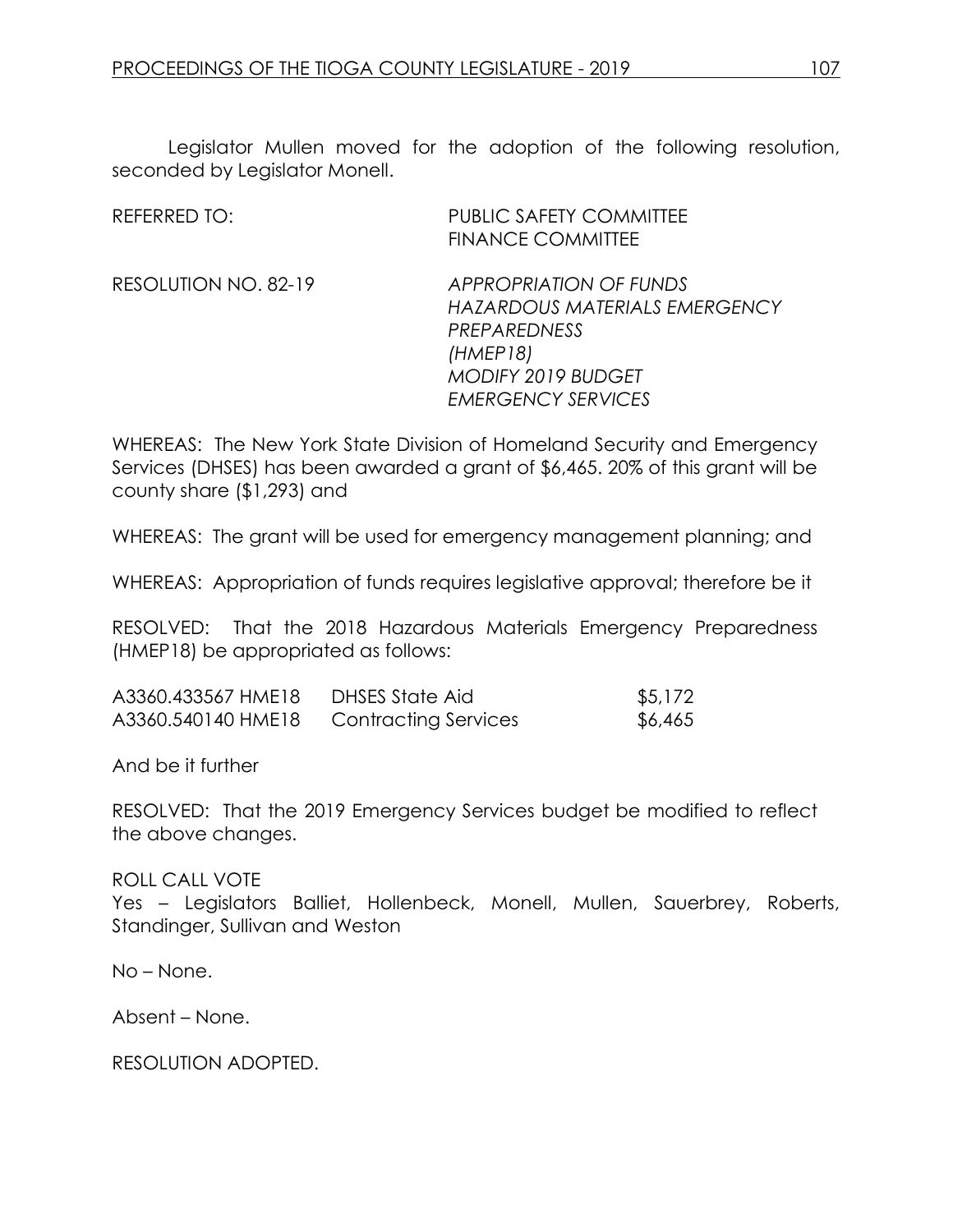Legislator Mullen moved for the adoption of the following resolution, seconded by Legislator Monell.

| REFERRED TO:         | <b>PUBLIC SAFETY COMMITTEE</b><br><b>FINANCE COMMITTEE</b>                                                                                  |
|----------------------|---------------------------------------------------------------------------------------------------------------------------------------------|
| RESOLUTION NO. 83-19 | AUTHORIZE ACCEPTANCE OF A 2019 NYS<br>PTS GRANT (PTS-2019-Tioga Co So-00171-<br>(054), APPROPRIATE FUNDS AND AMEND<br>2019 SHERIFF'S BUDGET |

WHEREAS: The Sheriff applied and was awarded a NYS PTS (Police Traffic Services) (PTS-2019-Tioga Co So-00171-(054) in the amount of \$18,675; and

WHEREAS: This funding must accepted and appropriated; therefore be it

RESOLVED: That the Tioga County Legislature authorizes the acceptance of this award; and be it further

RESOLVED: That the 2019 budget be modified and funds be appropriated to the following accounts:

Expense Account: A3110.510030 Sheriff – Overtime/Other

Revenue Account: A3110.433900 Sheriff -State Aid

ROLL CALL VOTE

Yes – Legislators Balliet, Hollenbeck, Monell, Mullen, Sauerbrey, Roberts, Standinger, Sullivan and Weston

No – None.

Absent – None.

RESOLUTION ADOPTED.

Legislator Standinger moved for the adoption of the following resolution, seconded by Legislator Monell.

| REFERRED TO:         | HEALTH & HUMAN SERVICES COMMITTEE<br><b>FINANCE COMMITTEE</b> |
|----------------------|---------------------------------------------------------------|
| RESOLUTION NO. 84-19 | AMEND BUDGET & APPROPRIATE FUNDS<br>PUBLIC HEALTH             |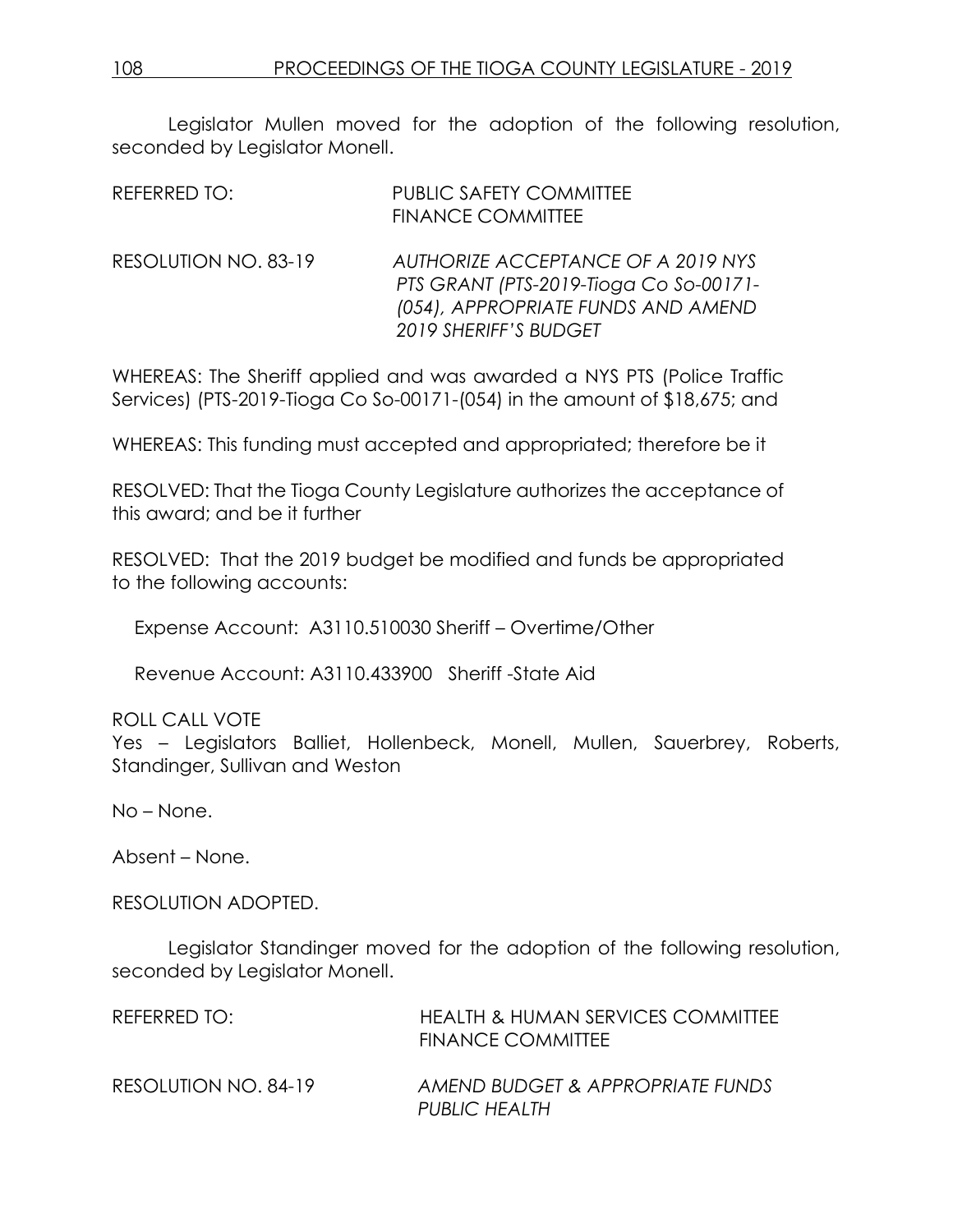WHEREAS: Tioga County Public Health has been awarded funding from Visions Federal Credit Union; and

WHEREAS: The funding is designated for Car Seats for qualified Tioga County residents; and

WHEREAS: Amending of Budget and Appropriation of Funds requires Legislative approval; therefore be it

RESOLVED: That funding be appropriated as follows:

From: A4053 422800 Public Health: Local Grants \$ 1,500

To: A4053 540640 Primary & Preventive: Supplies \$ 1,500

## ROLL CALL VOTE

Yes – Legislators Balliet, Hollenbeck, Monell, Mullen, Sauerbrey, Roberts, Standinger, Sullivan and Weston

No – None.

Absent – None.

RESOLUTION ADOPTED.

Legislator Standinger moved for the adoption of the following resolution, seconded by Legislator Monell.

| REFERRED TO:         | HEALTH & HUMAN SERVICES COMMITTEE<br>FINANCE COMMITTEE |
|----------------------|--------------------------------------------------------|
| RESOLUTION NO. 85-19 | AMEND BUDGET & APPROPRIATE FUNDS<br>PUBLIC HEALTH      |

WHEREAS: Tioga County Public Health has been awarded funding from New York State; and

WHEREAS: The award is designated for Community Cancer Prevention in Action, which is a partnership between Broome and Tioga Counties; and

WHEREAS: Cancer Prevention is an area of focus for Public Health; and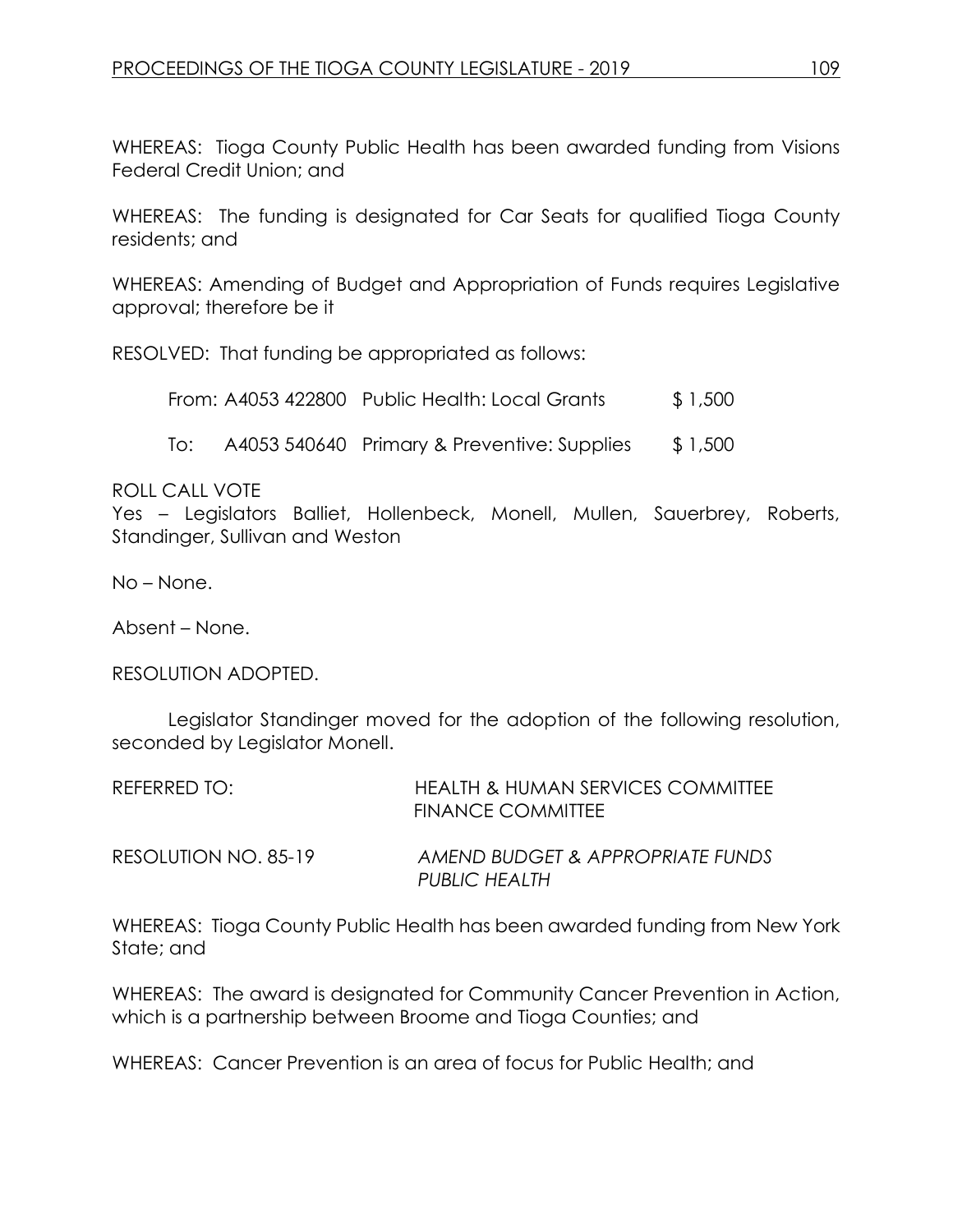WHEREAS: The funding will pass through Broome County to Tioga County Public Health; and

WHEREAS: Amending of Budget and Appropriation of Funds requires Legislative approval; therefore be it

RESOLVED: That funding be appropriated as follows:

| From: A4053 422800 Public Health: Local Grants | \$22,250 |
|------------------------------------------------|----------|
|------------------------------------------------|----------|

To: A4053 540640 Public Health: Supplies \$ 22,250

ROLL CALL VOTE

Yes – Legislators Balliet, Hollenbeck, Monell, Mullen, Sauerbrey, Roberts, Standinger, Sullivan and Weston

No – None.

Absent – None.

RESOLUTION ADOPTED.

Legislator Standinger moved for the adoption of the following resolution, seconded by Legislator Monell.

| REFERRED TO:         | HEALTH & HUMAN SERVICES COMMITTEE<br><b>FINANCE COMMITTEE</b> |
|----------------------|---------------------------------------------------------------|
| RESOLUTION NO. 86-19 | AMEND BUDGET AND APPROPRIATE FUNDS<br>PUBLIC HEALTH           |

WHEREAS: Tioga County Public Health has been awarded funding from the Floyd Hooker Foundation: and

WHEREAS: The funding is designated for the costs associated with the new Mobile Dental Unit; and

WHEREAS: The funds were already received and receipted into a deferred revenue account; and

WHEREAS: Appropriation of Funds requires Legislative approval; therefore be it

RESOLVED: That funding be appropriated as follows: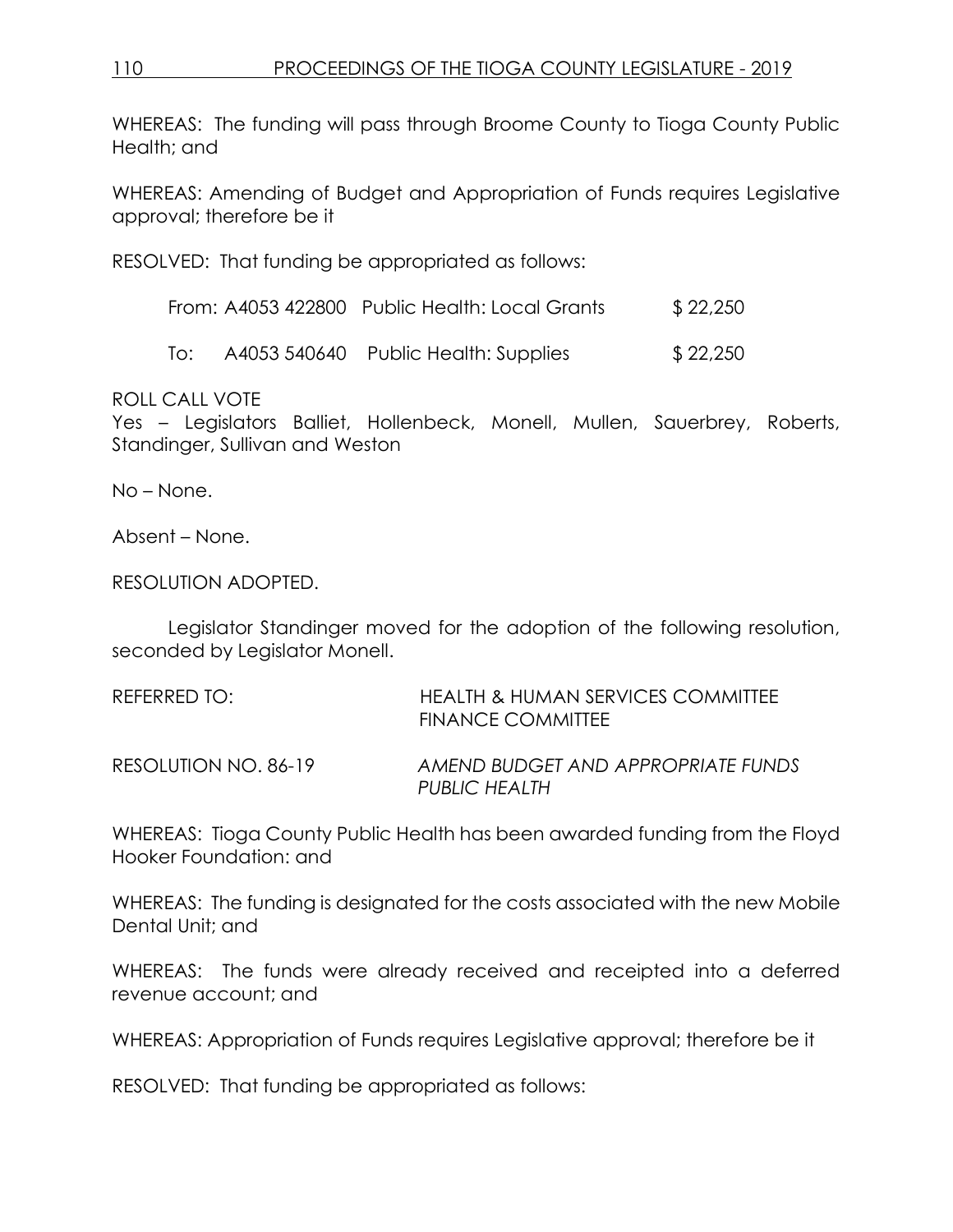|  | From: A4064 422800 Dental: Local Grants | \$25,000 |
|--|-----------------------------------------|----------|
|--|-----------------------------------------|----------|

To: A4064 540640 Dental: Supplies \$ 25,000

ROLL CALL VOTE

Yes – Legislators Balliet, Hollenbeck, Monell, Mullen, Sauerbrey, Roberts, Standinger, Sullivan and Weston

No – None.

Absent – None.

RESOLUTION ADOPTED.

Legislator Monell moved for the adoption of the following resolution, seconded by Legislator Hollenbeck.

#### REFERRED TO: FINANCE/LEGAL

RESOLUTION NO. 87-19 *APPROPRIATE FUNDS AND MODIFY 2019 BUDGET*

WHEREAS: Tioga County realizes the importance of providing quality representation to indigent individuals; and

WHEREAS: Said funds are available through a five year agreement with the NYS Office of Indigent Legal Services with an initial budget and an increasing amount available on each successive year subject to state appropriation; and

WHEREAS: The amount allocated to Tioga County from NYS for the fiscal year April 1, 2018 thru March 31, 2019 is \$154,202.88 and shall be known as the Hurrell-Harring ILS Grant; now therefore be it

RESOLVED: That In anticipation of the contract approval and acceptance of award, the Hurrell-Harring ILS Grant of \$154,202.88 should be appropriated and the 2019 County Budget be Modified as follows:

| Expense Accounts: A 1174 510010 Full Time Salary | \$92,458.00 |
|--------------------------------------------------|-------------|
| A 1174 540620 Software Expenses                  | \$10,000.00 |
| A1174 540280 Investigative                       | \$2,961.61  |
| A1174 540550 Rent                                | \$15,000.00 |
| A1174 540733 Training                            | \$2,961.61  |
| A1174 581088 Retirement                          | \$2,368.36  |
| A1174 583088 Social Security                     | 4,814.01    |
| A1174 584088 Workers Comp                        | 1,962.21    |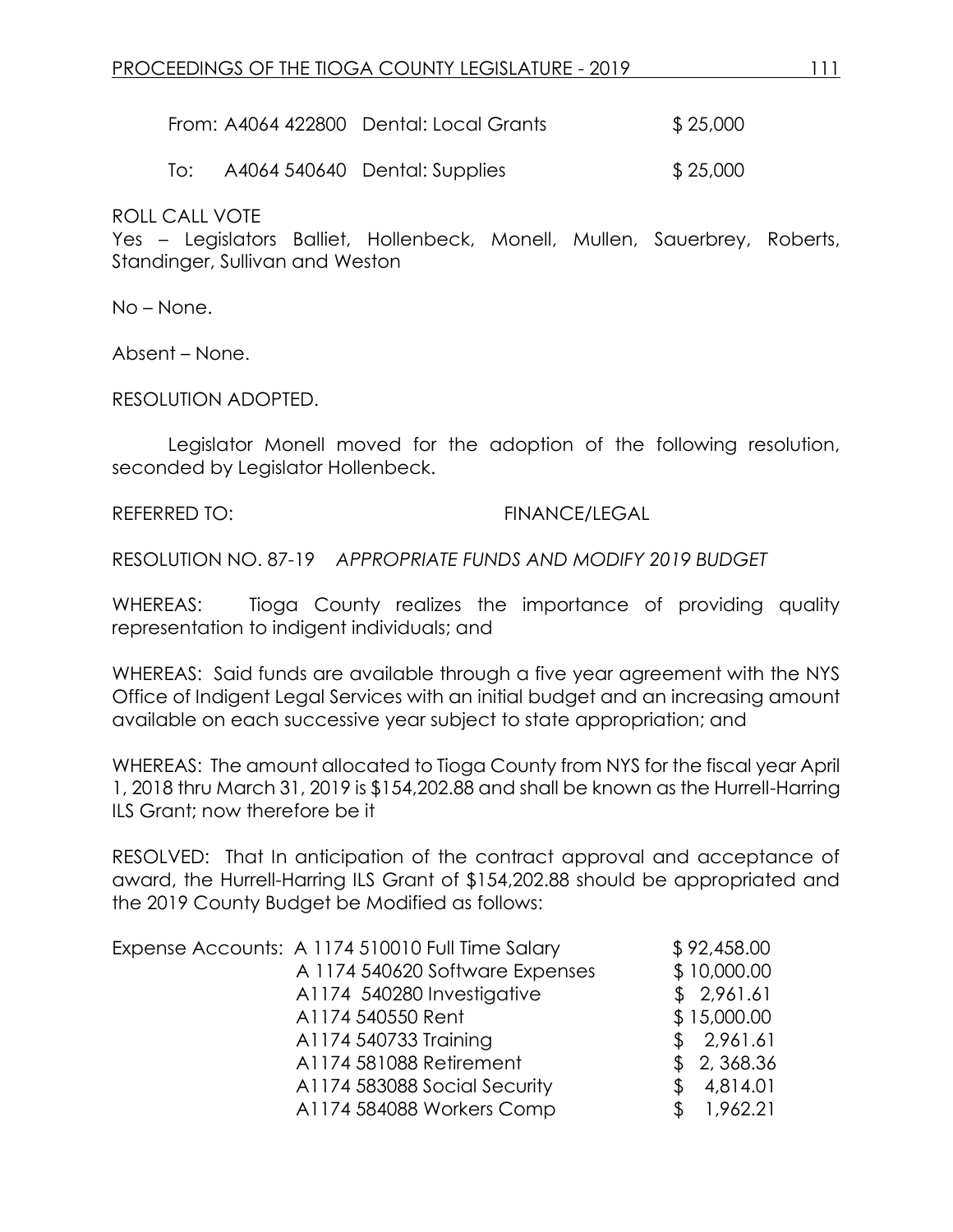| A1174 585588 Disability<br>A1174 586088 Health Ins<br>A1174 588988 EAP | 144.15<br>\$21,511.46<br>$\frac{1}{21.47}$ |
|------------------------------------------------------------------------|--------------------------------------------|
| Revenue Account: A1174 430260 State Aide-HH Grant                      | \$154,202.88                               |

Yes – Legislators Balliet, Hollenbeck, Monell, Mullen, Sauerbrey, Roberts, Standinger, Sullivan and Weston

No – None.

Absent – None.

RESOLUTION ADOPTED.

Legislator Monell moved for the adoption of the following resolution, seconded by Legislator Hollenbeck.

#### REFERRED TO: FINANCE/LEGAL

RESOLUTION NO. 88-19 *ACCEPT INDIGENT LEGAL SERVICES AWARD AND AMEND BUDGET*

WHEREAS: The Assigned Counsel Administrator's Office has been awarded an Indigent Legal Services Grant (C800049) in the amount of \$123,804.00; and

WHEREAS: This funding now needs to be appropriated; therefore be it

RESOLVED: That the ILS Grant of \$123,804.00 be appropriated and the 2019 Budget be amended as follows:

Revenue Account: A1173 430260 State Aid Indigent \$123,804.00

| Expense Account: A 1173 510010 Full Time Salary |                           |                                 | \$68,405.00 |
|-------------------------------------------------|---------------------------|---------------------------------|-------------|
|                                                 |                           | A 1173 510020 Part Time Salary  | \$36,500.00 |
|                                                 |                           | A 1173 540620 Software Expenses | \$2,500.00  |
|                                                 | A 1173 540040 Books       |                                 | \$5,500.00  |
|                                                 |                           | A 1173 540280 Investigations    | \$7,899.00  |
|                                                 | A 1173 540700 Transcripts |                                 | \$1,500.00  |
|                                                 | A 1173 540733 Books       |                                 | \$1,500.00  |
|                                                 |                           |                                 |             |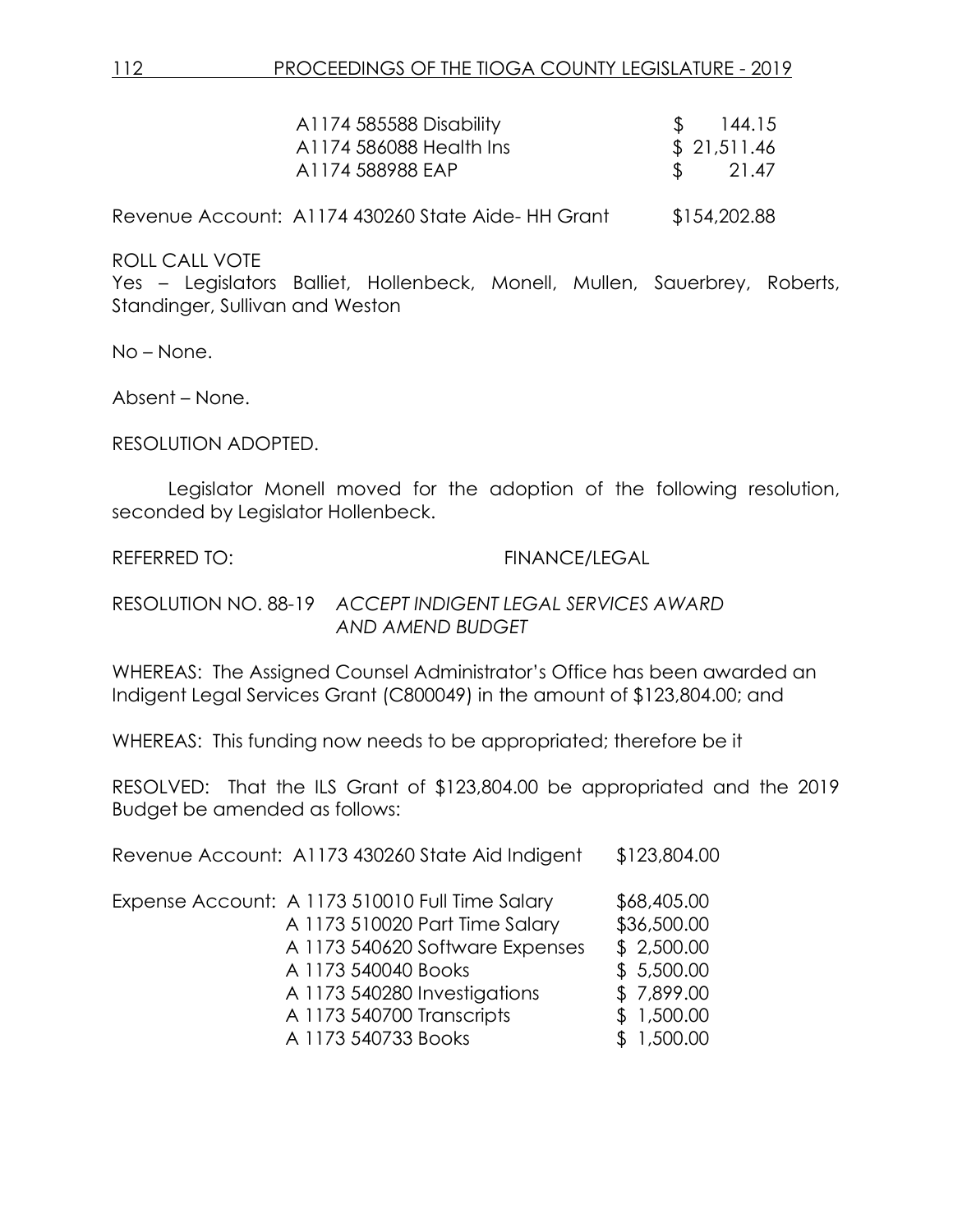Yes – Legislators Balliet, Hollenbeck, Monell, Mullen, Sauerbrey, Roberts, Standinger, Sullivan and Weston

No – None.

Absent – None.

RESOLUTION ADOPTED.

Legislator Mullen moved for the adoption of the following resolution, seconded by Legislator Monell.

| REFERRED TO:         | <b>PUBLIC SAFETY COMMITTEE</b><br><b>FINANCE COMMITTEE</b>                                         |
|----------------------|----------------------------------------------------------------------------------------------------|
| RESOLUTION NO. 89-19 | AWARD 2018 EMERGENCY<br><b>MANAGEMENT PLANNING GRANT</b><br>(EMPG 18)<br><b>EMERGENCY SERVICES</b> |

WHEREAS: The Tioga County Office of Emergency Services has been awarded a matching grant of \$23,986 by the New York State Division of Homeland Security and Emergency Services (NYSDHSES); and

WHEREAS: The matching grant will be used to offset \$23,986 of budgeted salary costs; therefore be it

RESOLVED: That the Emergency Services Office be allowed to accept the awarded 2018 Emergency Management Planning Grant in the amount of \$23,986.

ROLL CALL VOTE

Yes – Legislators Balliet, Hollenbeck, Monell, Mullen, Sauerbrey, Roberts, Standinger, Sullivan and Weston

No – None.

Absent – None.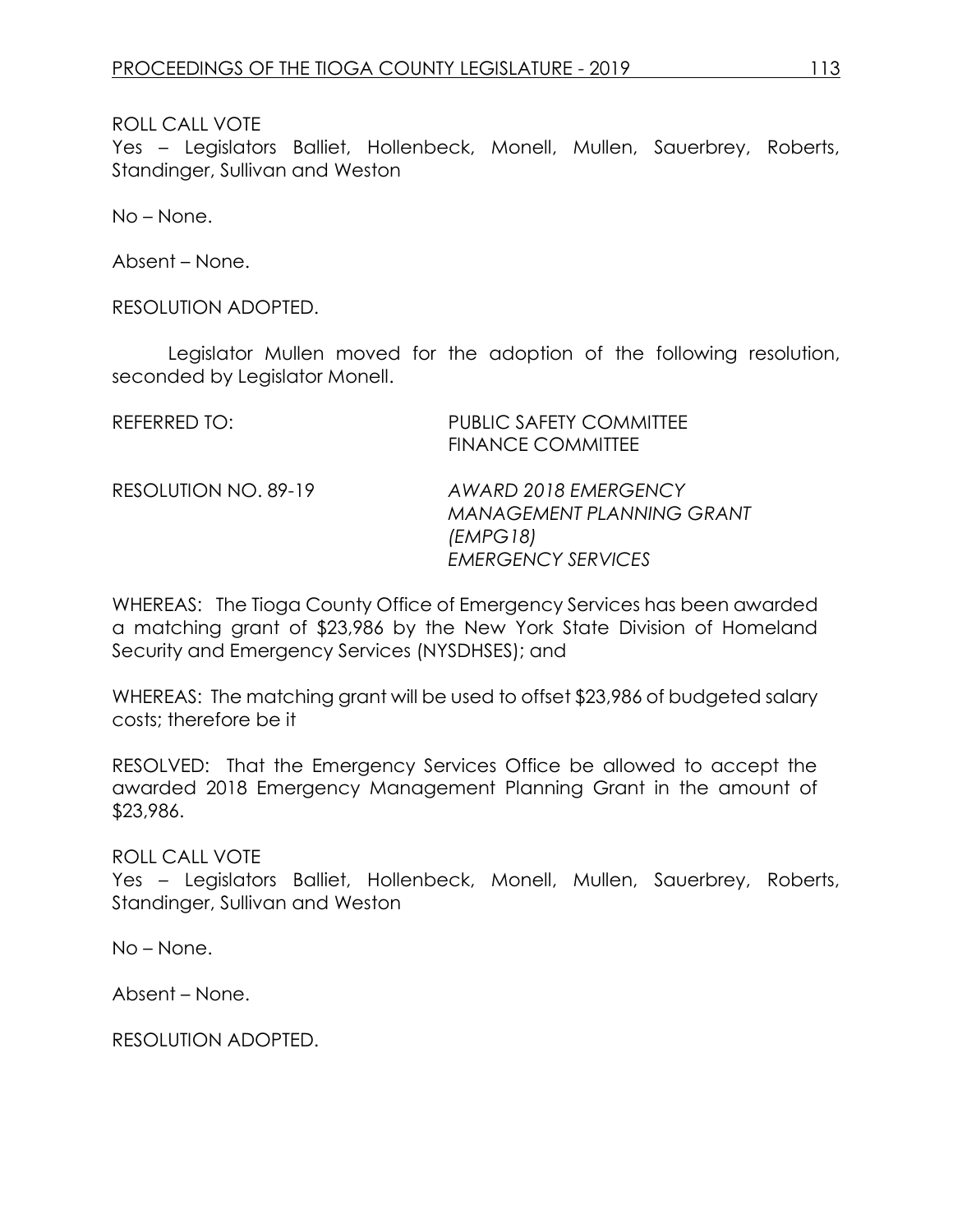Legislator Sullivan moved for the adoption of the following resolution, seconded by Legislator Mullen.

## REFERRED TO: ADMINISTRATIVE SERVICES COMMITTEE

## RESOLUTION NO. 90-19 *AUTHORIZE INCREASE IN ADMINISTERING MORTGAGE TAX BY THE TIOGA COUNTY CLERK AS APPROVED BY NEW YORK STATE DEPARTMENT OF TAXATION AND FINANCE*

WHEREAS: Section 262 (Article 11) of the New York State tax law mandates that recording officers are entitled to receive for the county all necessary expenses for the purpose of administration of the mortgage tax in their office and approved allowance by the New York State Department of Taxation and Finance; and

WHEREAS: The Tioga County Clerk has requested proper compensation that are reasonable and necessary allowances to cover county expenditures for collection, disbursements of the mortgage tax; and

WHEREAS: The Tioga County Clerk's office has submitted to the New York State Department of Taxation and Finance a mortgage expense request of \$133,080.00 per year; and

WHEREAS: The Tioga County Clerk has been authorized by New York State Department of Taxation and Finance to increase the mortgage expense to be \$133,080.00 for the period of April 2019 – April 2020; be it therefore

RESOLVED: That the County Clerk be authorized to collect or withhold from its disbursements in twelve (12) equal monthly installments of \$11,090.00 at a total annum amount of \$133,080.00 .

## ROLL CALL VOTE

Yes – Legislators Balliet, Hollenbeck, Monell, Mullen, Sauerbrey, Roberts, Standinger, Sullivan and Weston

No – None.

Absent – None.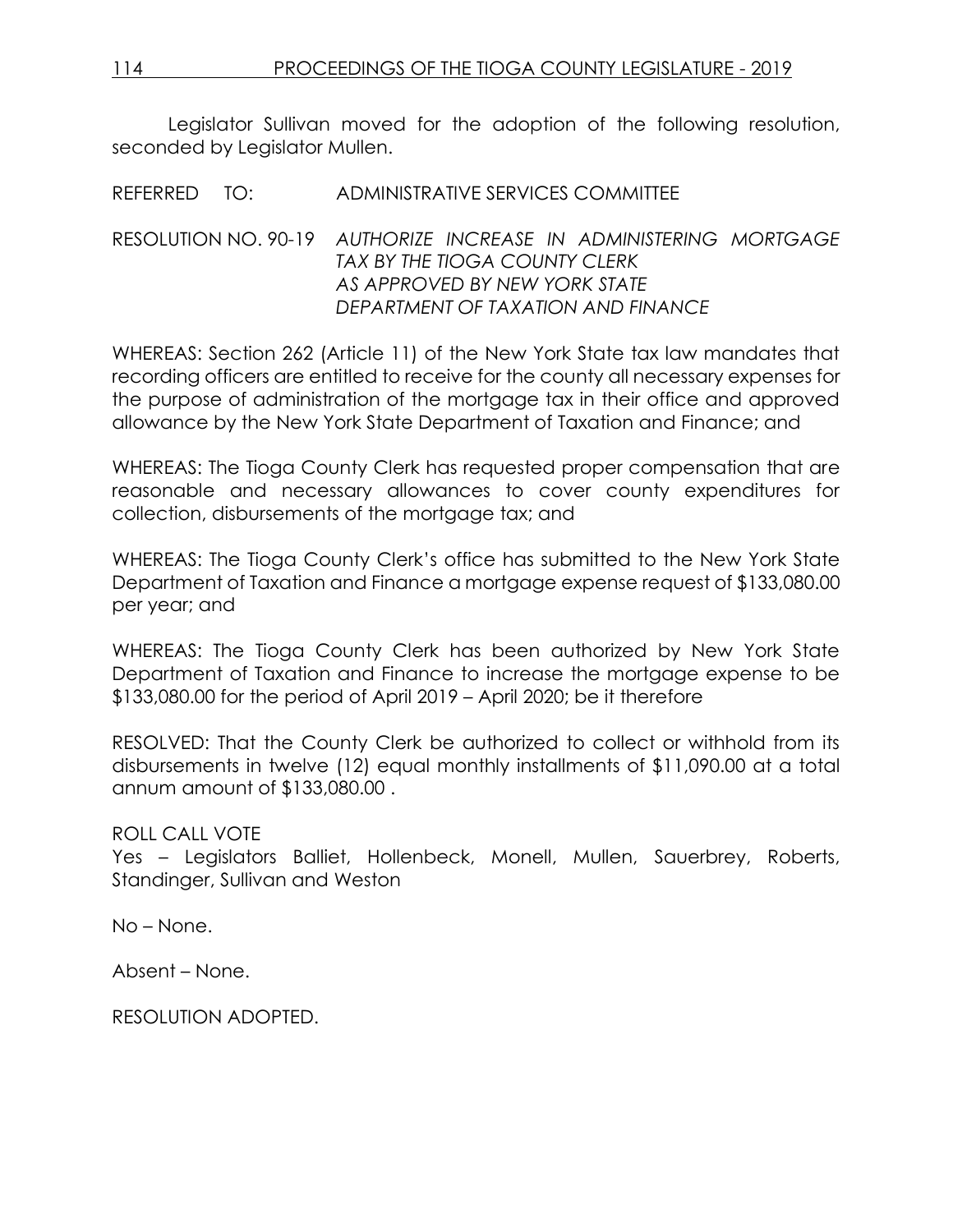Legislator Monell moved for the adoption of the following resolution, seconded by Legislator Hollenbeck.

REFERRED TO: FINANCE COMMITTEE RESOLUTION NO. 91-19 *AMEND RESOLUTION NOS. 52-19, 53-19, & 54-19 ERRONEOUS ASSESSMENTS TOWN OF NEWARK VALLEY*

WHEREAS: Resolution Nos. 52-19, 53-19, & 54-19 were adopted on February 12, 2019 to correct erroneous assessments in the Town of Newark Valley; and

WHEREAS: The fourth RESOLVED line in resolution nos. 52-19 and 53-19 and the third RESOLVED line in resolution no. 54-19 listed the Town receiving the Town tax charge back as the Town of Owego in error; and

WHEREAS: The Town tax charge back should be charged to the Town of Newark Valley; therefore be it

RESOLVED: That Resolution Nos. 52-19, 53-19, & 54-19 be amended to change the third RESOLVED line in resolution nos. 52-19 and 53-19 and the fourth RESOLVED line in resolution no. 54-19 from the Town of Owego to the Town of Newark Valley; and it be further

RESOLVED: That the remainder of Resolution Nos. 52-19, 53-19, & 54-19 shall remain in full force and effect.

#### ROLL CALL VOTE

Yes – Legislators Balliet, Hollenbeck, Monell, Mullen, Sauerbrey, Roberts, Standinger, Sullivan and Weston

No – None.

Absent – None.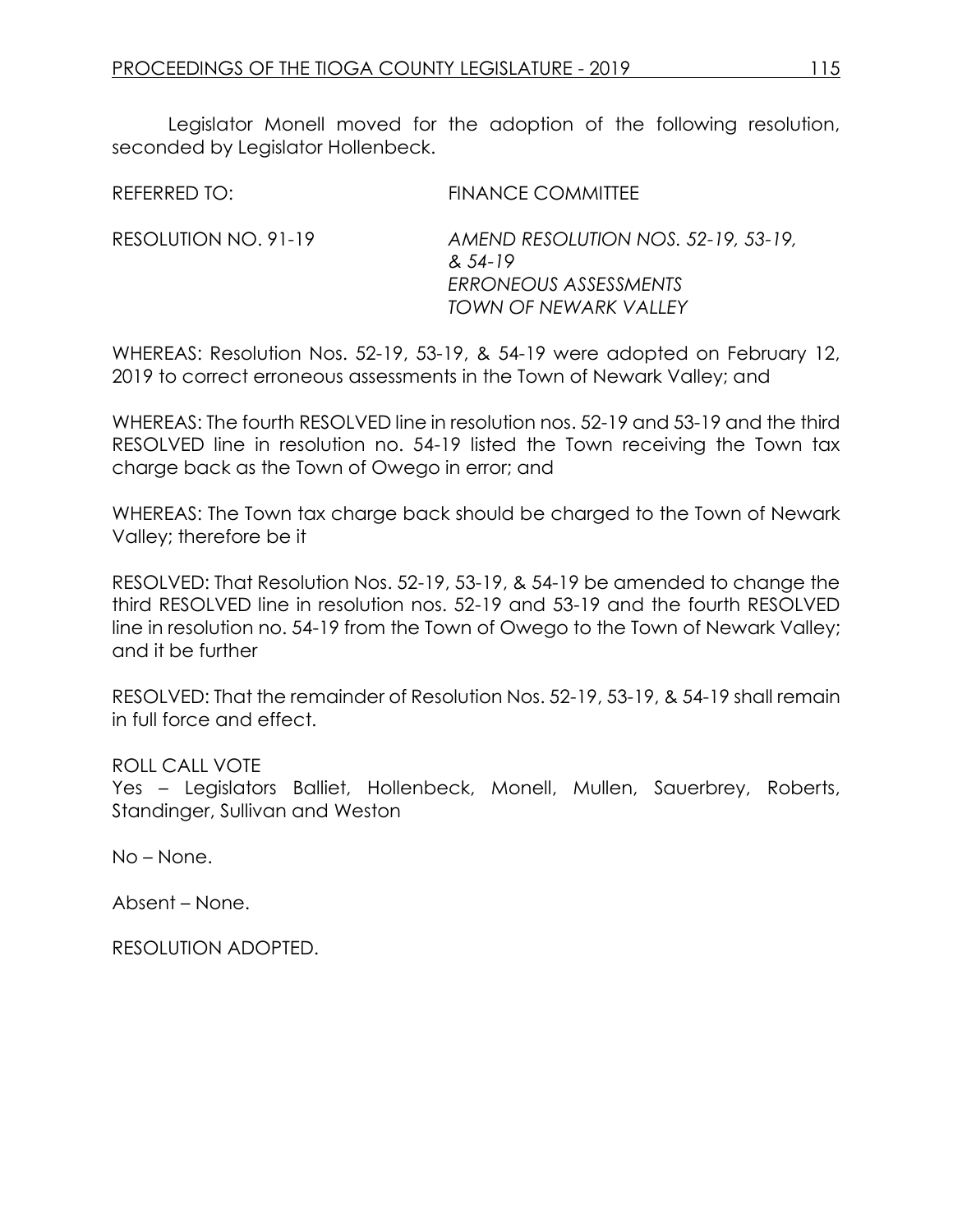Legislator Sullivan moved for the adoption of the following resolution, seconded by Legislator Mullen.

REFERRED TO: LEGISLATIVE WORKSESSION

RESOLUTION NO. 92-19 *APPOINT MEMBER BOARD OF ETHICS*

WHEREAS: Carl Kanoff, minority appointment, on the Board of Ethics term end March 31, 2019 and has declined to serve another term on the Board of Ethics; and

WHEREAS: Terese Mullen has agreed to serve on the Board of Ethics; now therefore be it

RESOLVED: That Terese Mullen, minority appointment, be hereby appointed to the Board of Ethics for a term of office beginning April 1, 2019 to March 31, 2022.

ROLL CALL VOTE Yes - Legislators Balliet, Hollenbeck, Monell, Mullen, Sauerbrey, Roberts, Standinger, Sullivan and Weston

No – None.

Absent – None.

RESOLUTION ADOPTED.

Legislator Mullen moved for the adoption of the following resolution, seconded by Legislator Sullivan.

REFERRED TO: PUBLIC SAFETY COMMITTEE RESOLUTION NO. 93-19 *APPOINT MEMBERS TO TRAFFIC SAFETY BOARD*

RESOLVED: That the following members be reappointed to the Traffic Safety Board for a term as follows:

| TITI F                                | TERM.          |
|---------------------------------------|----------------|
| Arthur Cacciola-Candor                | 4/1/19-3/31/22 |
| Public Works Commissioner or designee | 4/1/19-3/31/22 |
| Tioga County EMO Director             | 4/1/19-3/31/22 |
| Tioga County Sheriff or designee      | 4/1/19-3/31/22 |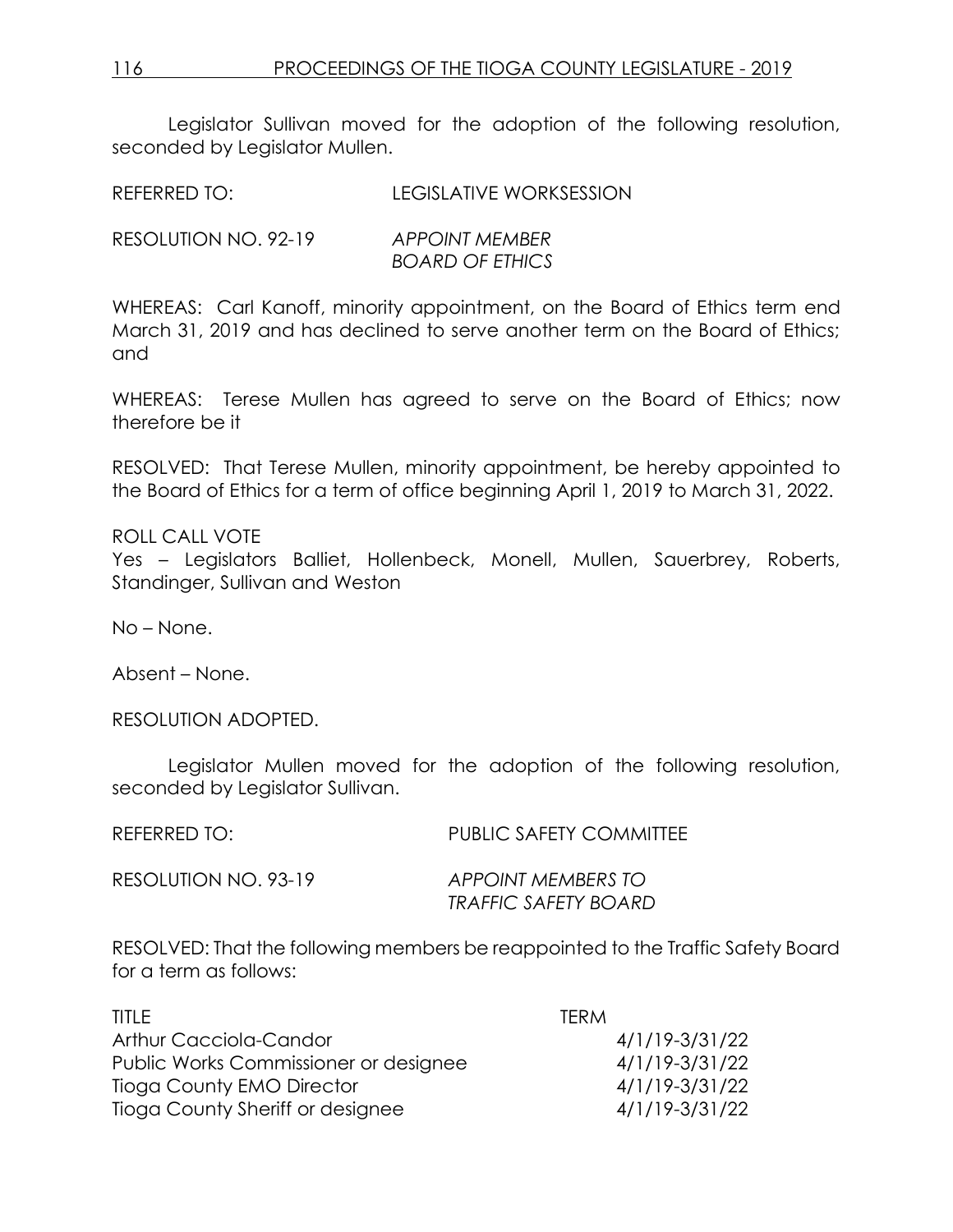| Tioga County Economic Development or designee | 4/1/19-3/31/22 |
|-----------------------------------------------|----------------|
| Vacant-County Representative                  | 4/1/19-3/31/22 |
| Public Health Director or designee            | 4/1/19-3/31/22 |

Yes – Legislators Balliet, Hollenbeck, Monell, Mullen, Sauerbrey, Roberts, Standinger, Sullivan and Weston

No – None.

Absent – None.

RESOLUTION ADOPTED.

Legislator Mullen moved for the adoption of the following resolution, seconded by Legislator Hollenbeck.

REFERRED TO: PUBLIC SAFETY COMMITTEE PERSONNEL COMMITTEE

RESOLUTION NO. 94-19 *APPOINT MEMBER TO*

*CRITICAL INCIDENT STRESS DEBRIEFING TEAM EMERGENCY SERVICES*

WHEREAS: The Office of Emergency Services has a need for an additional member to be appointed to the Critical Incident Stress Debriefing Team; and

WHEREAS: The Director of Emergency Services would like to appoint Rebecca Roden to the Critical Incident Stress Debriefing Team; therefore be it

RESOLVED: That Rebecca Roden be hereby appointed to the Critical Incident Stress Debriefing Team effective March 13, 2019.

ROLL CALL VOTE

Yes – Legislators Balliet, Hollenbeck, Monell, Mullen, Sauerbrey, Roberts, Standinger, Sullivan and Weston

No – None.

Absent – None.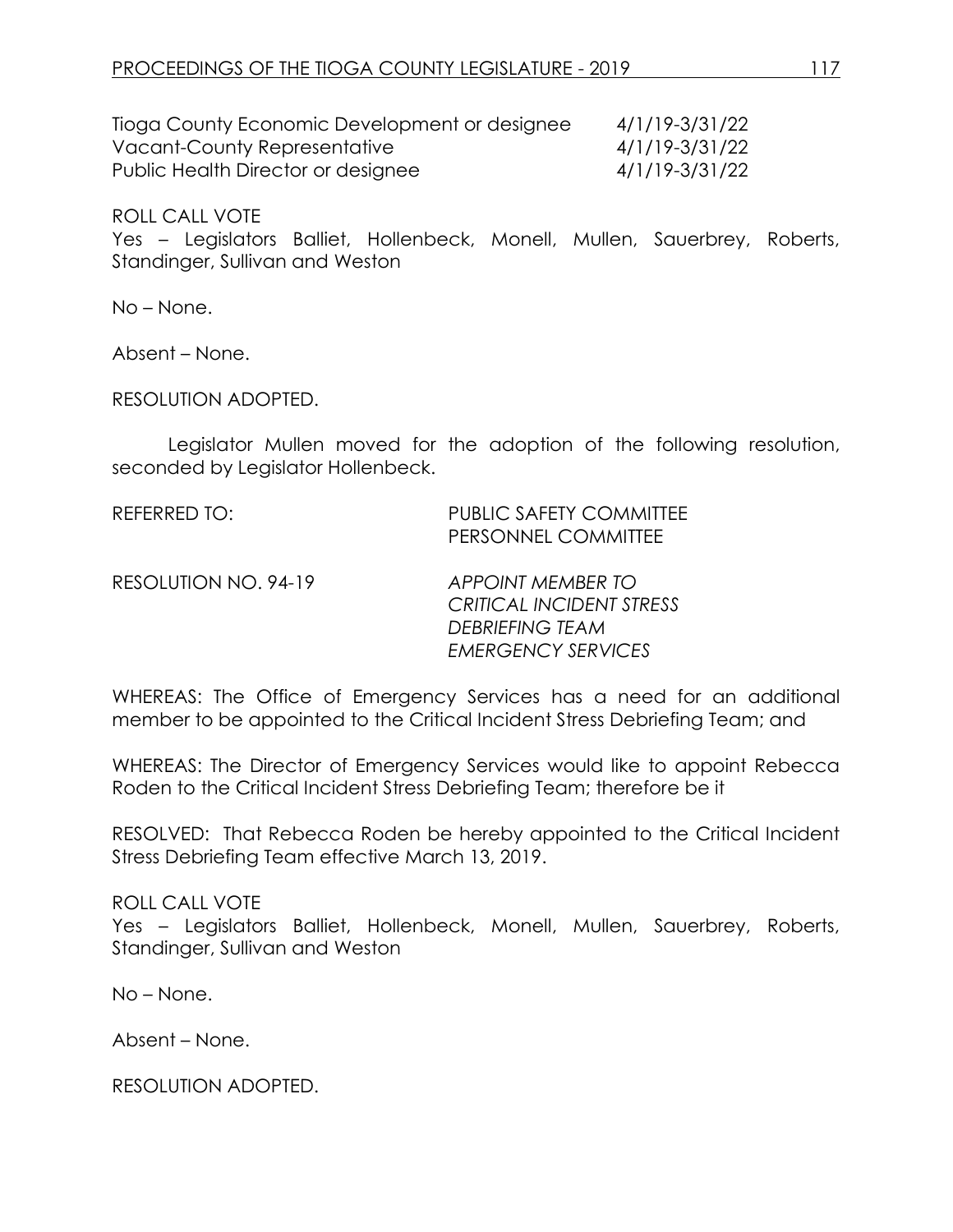Legislator Standinger moved for the adoption of the following resolution, seconded by Legislator Weston.

REFERRED TO: HEALTH & HUMAN SERVICES COMMITTEE

RESOLUTION NO. 95-19 *RESOLUTION APPOINTING NEW MEMBER TO COMMUNITY SERVICES BOARD*

WHEREAS: Patricia Gillule has agreed to become a new member; and

WHEREAS: The Community Services Board has recommended Patricia's appointment; and

WHEREAS: Section Article 41.11 (d) of the Mental Hygiene Law allows counties to determine the length of term of Community Services Board members; therefore be it

RESOLVED: That Patricia Gillule be appointed a new member to the Community Services Board, for term starting March 1, 2019 and ending February 28, 2023.

## ROLL CALL VOTE

Yes - Legislators Balliet, Hollenbeck, Monell, Mullen, Sauerbrey, Roberts, Standinger, Sullivan and Weston

No – None.

Absent – None.

RESOLUTION ADOPTED.

Legislator Weston moved for the adoption of the following resolution, seconded by Legislator Hollenbeck.

REFERRED TO: ED&P COMMITTEE

RESOLUTION NO. 96-19 *APPOINT AT-LARGE MEMBER TO THE STERPDB REGIONAL BOARD*

WHEREAS: The by laws of the Southern Tier East Regional Planning Development Board (STERPDB) require the composition of the membership from each county to be 1) a county legislator, 2) a local elected official, another county legislator or an at-large and 3) the County Planning Director; and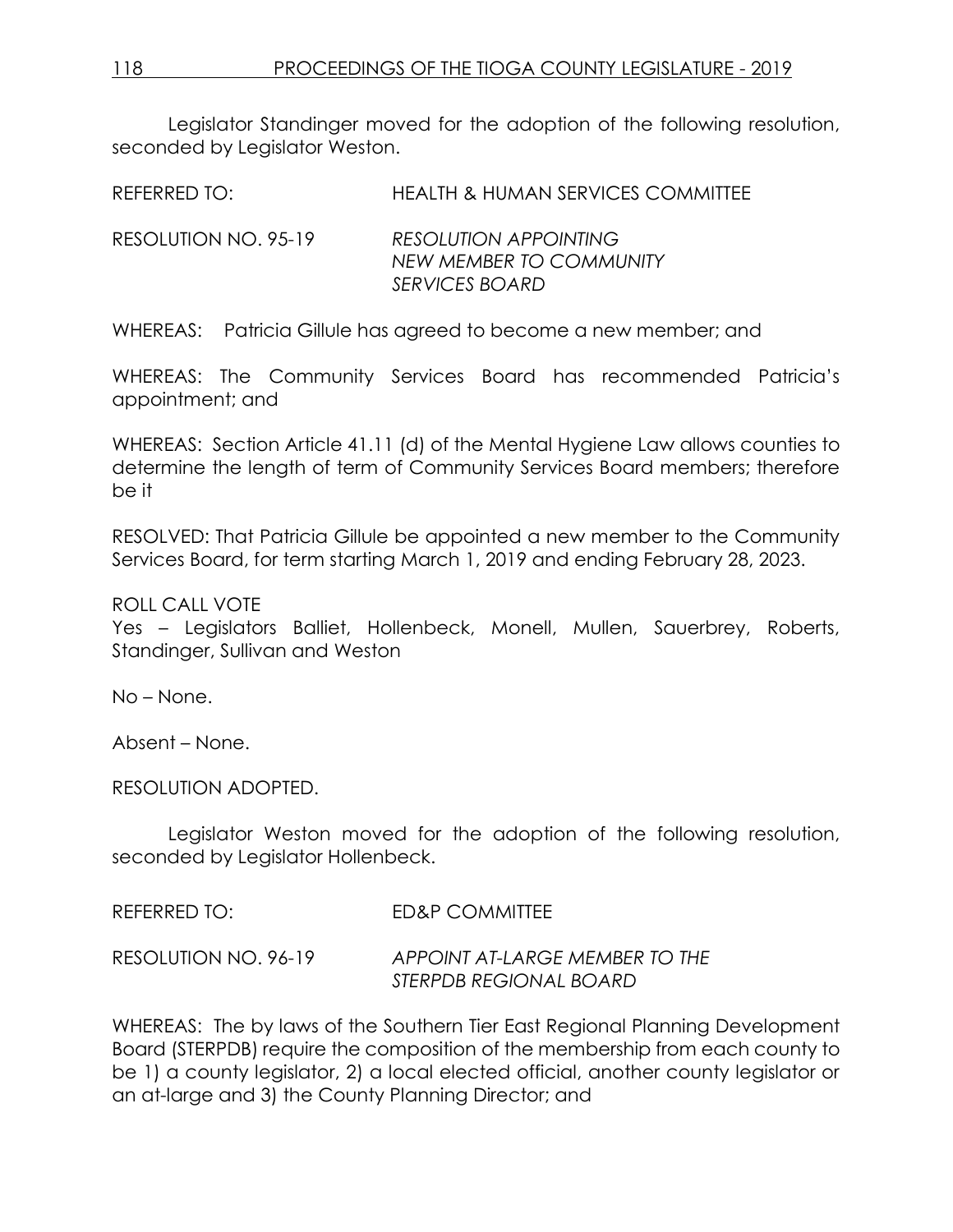WHEREAS: Teresa Saraceno has served in the at-large position on the STERPDB Regional Board since 1/1/2018, and no longer wishes to serve in this capacity; and

WHEREAS: The STERPDB Regional Board is desirous of replacing at-large members with economic development local officials as terms expire; and

WHEREAS: Tioga County ED&P has found Brittany Woodburn, Economic Development Specialist, willing and able to fill this position; therefore be it

RESOLVED: That the Tioga County Legislature hereby appoints Brittany Woodburn to Tioga County's at-large position on the Southern Tier East Regional Planning Development Board to fulfill the remainder of Teresa Saraceno's unexpired term of 1/1/2018 – 12/31/2021, effective 3/13/2019.

ROLL CALL VOTE

Yes – Legislators Balliet, Hollenbeck, Monell, Mullen, Sauerbrey, Roberts, Standinger, Sullivan and Weston

No – None.

Absent – None.

RESOLUTION ADOPTED.

Legislator Hollenbeck moved for the adoption of the following resolution, seconded by Legislator Mullen.

REFERRED TO: LEGISLATIVE WORKSESSION

RESOLUTION NO. 97-19 *RESOLUTION OPPOSING REPRODUCTIVE HEALTH ACT*

WHEREAS: The Reproductive Health Act was signed into law by Governor Andrew Cuomo on January 22, 2019; and

WHEREAS: The Reproductive Health Act strips abortion from the state's criminal code and places it under the realm of public health law; and

WHEREAS: Abortion is now allowed up until the full term of pregnancy; and

WHEREAS: The killing of a fetus in the third trimester of pregnancy is now no longer considered murder; and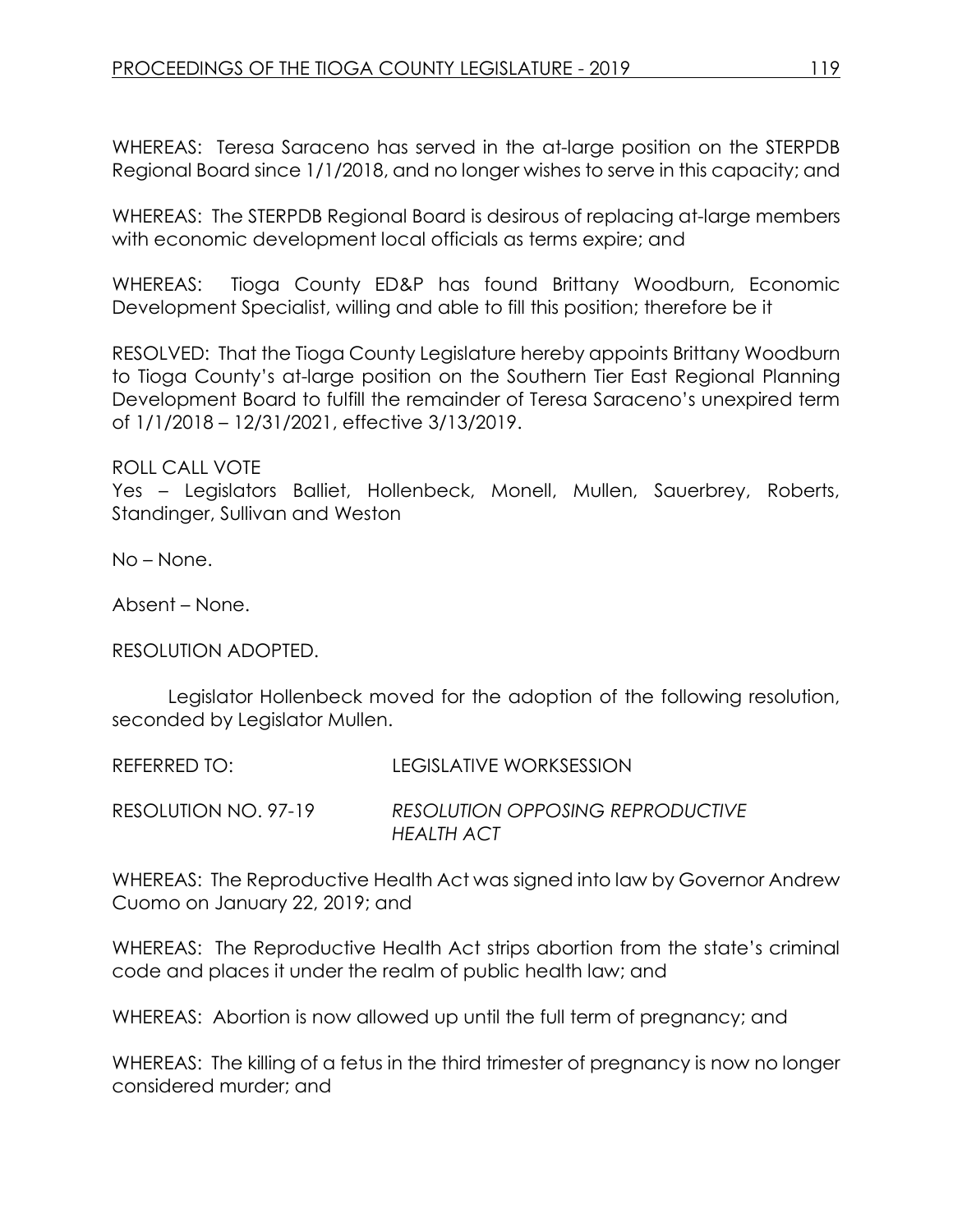WHEREAS: The undersigned Legislators urge the Governor, the New York State Senate and the New York State Assembly to reconsider the Reproductive Health Act and to repeal the same; now therefore be it

RESOLVED: That the Tioga County Legislature questions the unintended consequences of the Reproductive Health Act and urges the Governor, the New York State Senate and the New York State Assembly to reconsider the Reproductive Health Act and to repeal the same Reproductive Health Act; and be it further

RESOLVED: That a certified copy of this Resolution be sent to Governor Cuomo, Senator Fred Akshar and Assemblyman Chris Friend.

Legislator Mullen spoke. "First off I want to thank Marte for bringing this forward and secondly it is my firm belief this is the most important piece of legislation this Board has considered in my time on the Legislature. I knew you as I met you in your mother's womb. My God where have we come! I hope God can forgive those who support the aborting of a child up to the day that it is born. I am a father of a special needs child. All human life is sacred. All human life is sacred. We are created in the image of God almighty. I have never been more proud to be a member of this Legislature and I am completely grateful to you Marte for bringing this forward. It showed a lot of courage and it also shows what this County stands for. Our treasure is at stake here. I also want to thank all of you who have come here today to support the Legislature in this stance."

Legislator Sullivan spoke. "I see a lot of faces here that we do not usually see and I suspect it is to show support for this resolution, and I thank you for being here and showing that support. I suspect you know that this resolution, which I am sure it will pass unanimously, is not going to change the law. The law has already been passed. The reason it was passed this year and not prior years, which had it been brought to the floor in Albany in prior years it would have had the same outcome, and the reason for that is that the Democratic Party controls the entire State now, having just taken over the State Senate.

"I found it almost outrageously laughable that this law is called The Reproductive Health Act. I would be laughing about it had it not been so despicable. This should be a striking reminder to everyone about the vital importance of how we vote. Many Democrats are even opposed and not in favor of this law, but like everyone else a lot of people just vote the party line or people vote for silly reasons because they are a dog lover or you know, so we need to be cognizance of the power of our vote, ensure that we and encourage our friends, our family members, our neighbors, encourage them to, to be sure that they know what their candidate stands for, be sure that they understand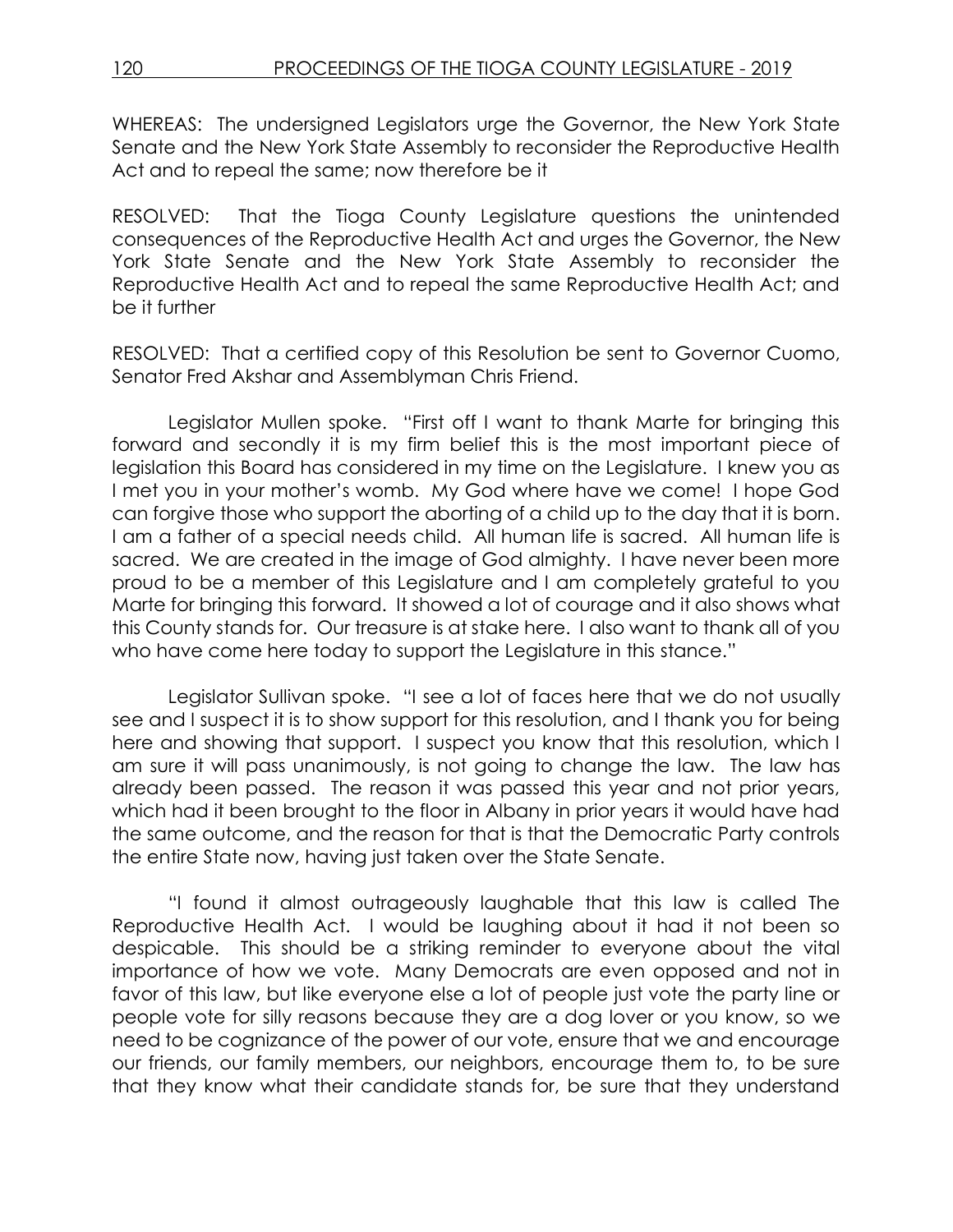what that particular political party stands for because like that old saying goes, "be careful what you ask for or vote for, you just might get it". Thank you."

Legislator Standinger spoke. "I will keep this very brief, but what really concerns me is the Albany politicians in typical fashion have overreached. This whole thing started with an attempt to codify Roe v. Wade, which provided for abortion within the first trimester, so how did that morph into until the child is born! That makes absolutely no sense to me, but unfortunately we have to deal with a lot of people in the State Legislature that really have no connection to us upstate folks. I am very, I won't say disappointed, it is to be expected. Unfortunately we are under their thumb. We have to render to Caesar what is Caesar's. We have a Governor who thinks he is Caesar and until he is out of there we are going to have more stuff like this going on."

## ROLL CALL VOTE

Yes – Legislators Balliet, Hollenbeck, Monell, Mullen, Sauerbrey, Roberts, Standinger, Sullivan and Weston

No – None.

Absent – None.

#### RESOLUTION ADOPTED.

Legislator Monell moved for the adoption of the following resolution, seconded by Legislator Hollenbeck.

REFERRED TO: LEGISLATIVE WORKSESSION

RESOLUTION NO. 98-19 *RESOLUTION OPPOSING THE PROPOSED AND AMENDED 2020 EXECUTIVE STATE BUDGET IMPACTING AID AND INCENTIVES TO MUNICIPALITIES AND STATE COST SHIFTS TO COUNTIES*

WHEREAS: On February 15, 2019, Governor Cuomo announced a 30-Day Amendment to the 2020 Executive Budget making impacted towns and villages whole from changes to AIM funding by utilizing revenue from county sales tax; and

WHEREAS: Instead of restoring AIM with State funding and signifying a desire by the State to act as partners with local governments, this budget amendment requires counties to make up for lost AIM funding with sales tax revenue, imposing a new mandate on counties; and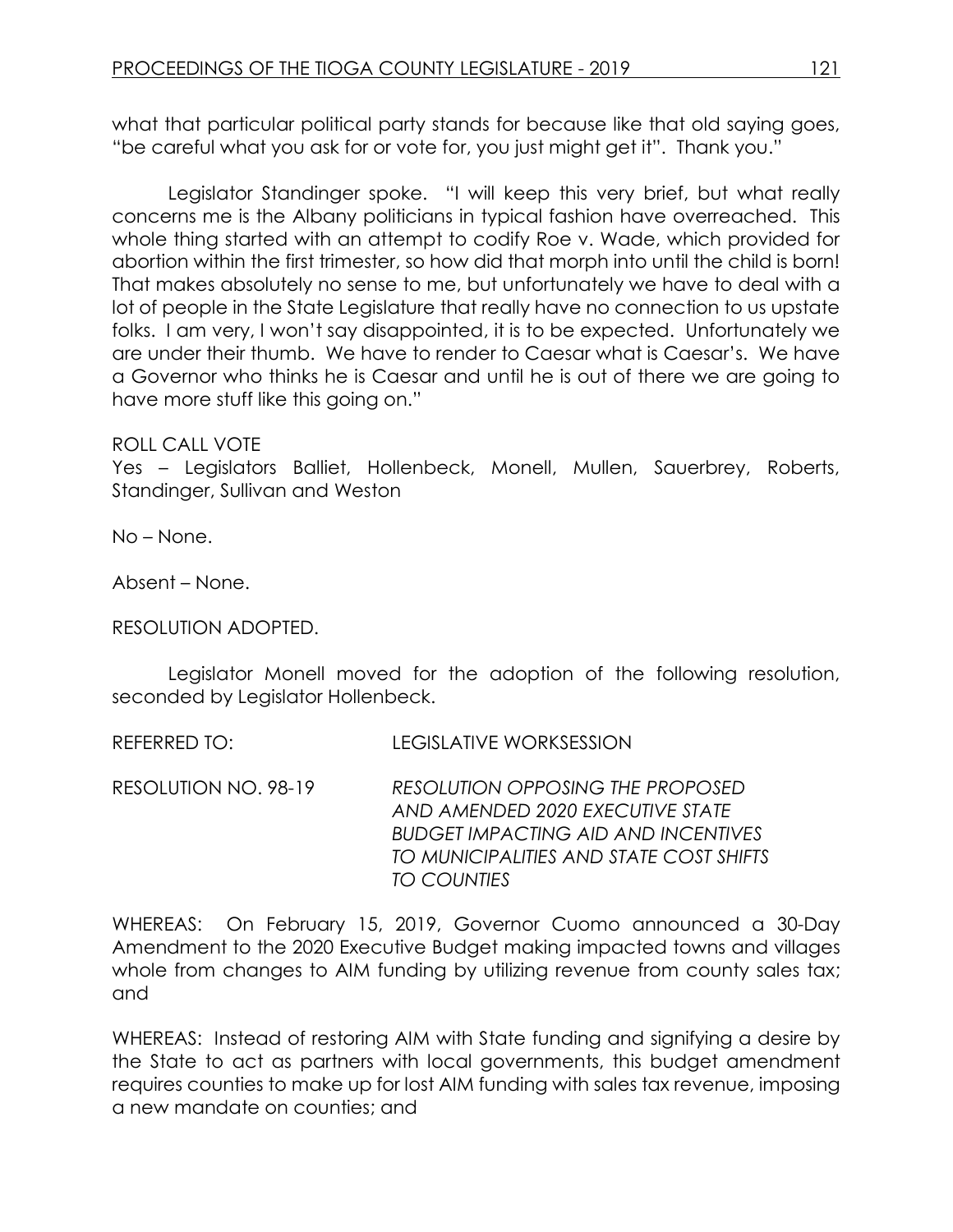WHEREAS: Already-existing unfunded State mandates are the cause of high local taxes in New York State; and

WHEREAS: Counties were granted the authority to levy a local sales tax in the late 1960s to help pay for Medicaid, indigent legal defense services, and other state mandates on counties, and

WHEREAS: Requiring counties to make up for the State's cut in AIM funding to villages and towns sets an unsustainable precedent and unnecessarily shifts the State's burden to local taxpayers who already pay some of the highest property taxes in the nation; and

WHEREAS: Currently nine state mandated programs placed on counties equals more than 90 percent of the typical county property tax levy, and these mandated costs continue to grow; and

WHEREAS: Cutting AIM funding in the first place is a tax-shift from broad-based State income taxes to regressive local property taxes; and

WHEREAS: Replacing what had been State AIM assistance with funding from county revenues is simply a tax-shift that will ultimately result in higher property taxes; now therefore be it

RESOLVED: That Tioga County supports the full restoration of this state aid program to local governments and urges the Governor and State Legislature to fully restore this state funding in the final 2019/2020 state budget; and be it further

RESOLVED: That copies of this resolution be sent to the counties of New York State encouraging member counties to enact similar resolutions; and be it further

RESOLVED: That Tioga County shall forward copies of this resolution to Governor Andrew M. Cuomo, Senator Fred Akshar, Assemblyman Chris Friend, the New York State Legislature and all others deemed necessary and proper.

Legislator Standinger spoke. "I just would like to say that again here we go, Albany dictating situations that mess us up and as long as that keeps coming I will keep squawking about it."

Legislator Mullen spoke. "I will just echo Bill's remarks. This is another example of overreach by New York State affecting the communities that least can afford to be affected by the cutting of aid for municipalities who are under a tax cap. I can tell you the effort that is put in to keep our taxes low in Tioga County. Marte told us about it in the County Address. Hundreds of hours are put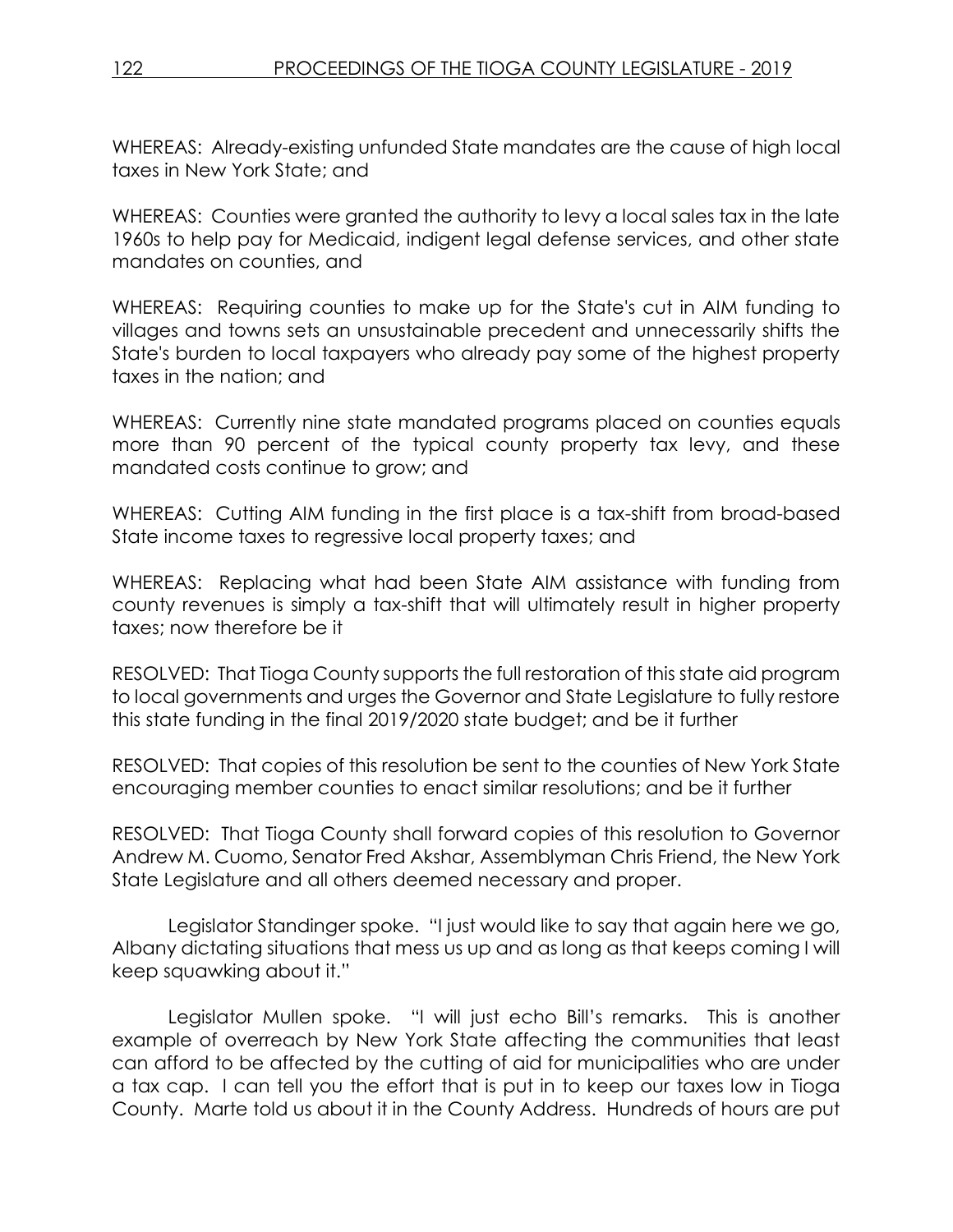in to it and then to have this brought forward by the Governor and to have that cost passed on to you, the Tioga County residents is despicable."

Legislator Sullivan spoke. "One final thing to add on to what Dennis had to say, a lot of people are not aware, I do not know the exact number I would have to ask the Budget Officer, but I think on average in the counties throughout the State close to 90% of the county's budget is for State or Federal mandated programs, so your local elected officials have no say in those programs and spending that money, and so we manage only 10% of the entire budget, but we pass tax levies that cover the entire amount."

Legislator Weston spoke. "Usually what you have when you have mandates, so many people say to me well why don't you just not pay them! The problem is that when we receive our monies from the State, much of it is from sales tax and things like that, and what they do is they collect the sales tax first. When they are done collecting it and they see that we have not done what we are supposed to do as far as the mandate is concerned, they say you did not do this, you owe us this much money, we will take this from your sales tax or whatever. That is all there is to it. It is a very difficult situation if you want to try to be aggressive with it. It is just like a landlord having a check from the tenant at the beginning, he can distribute it anyway he wants to."

#### ROLL CALL VOTE

Yes – Legislators Balliet, Hollenbeck, Monell, Mullen, Sauerbrey, Roberts, Standinger, Sullivan and Weston

No – None.

Absent – None.

#### RESOLUTION ADOPTED.

Legislator Roberts moved for the adoption of the following resolution, seconded by Legislator Standinger.

| REFERRED TO: | PUBLIC WORKS COMMITTEE<br>HEALTH & HUMAN SERVICES COMMITTEE                                                                      |
|--------------|----------------------------------------------------------------------------------------------------------------------------------|
|              | RESOLUTION NO. 99-19 AUTHORIZE TIOGA COUNTY SUSTAINABILITY MANAGER TO<br><b>FACILITATE TIOGA COUNTY'S FIRST PLASTIC FREE DAY</b> |

WHEREAS: Tioga County recognizes that waste disposal and recycling issues have both environmental and economic costs; and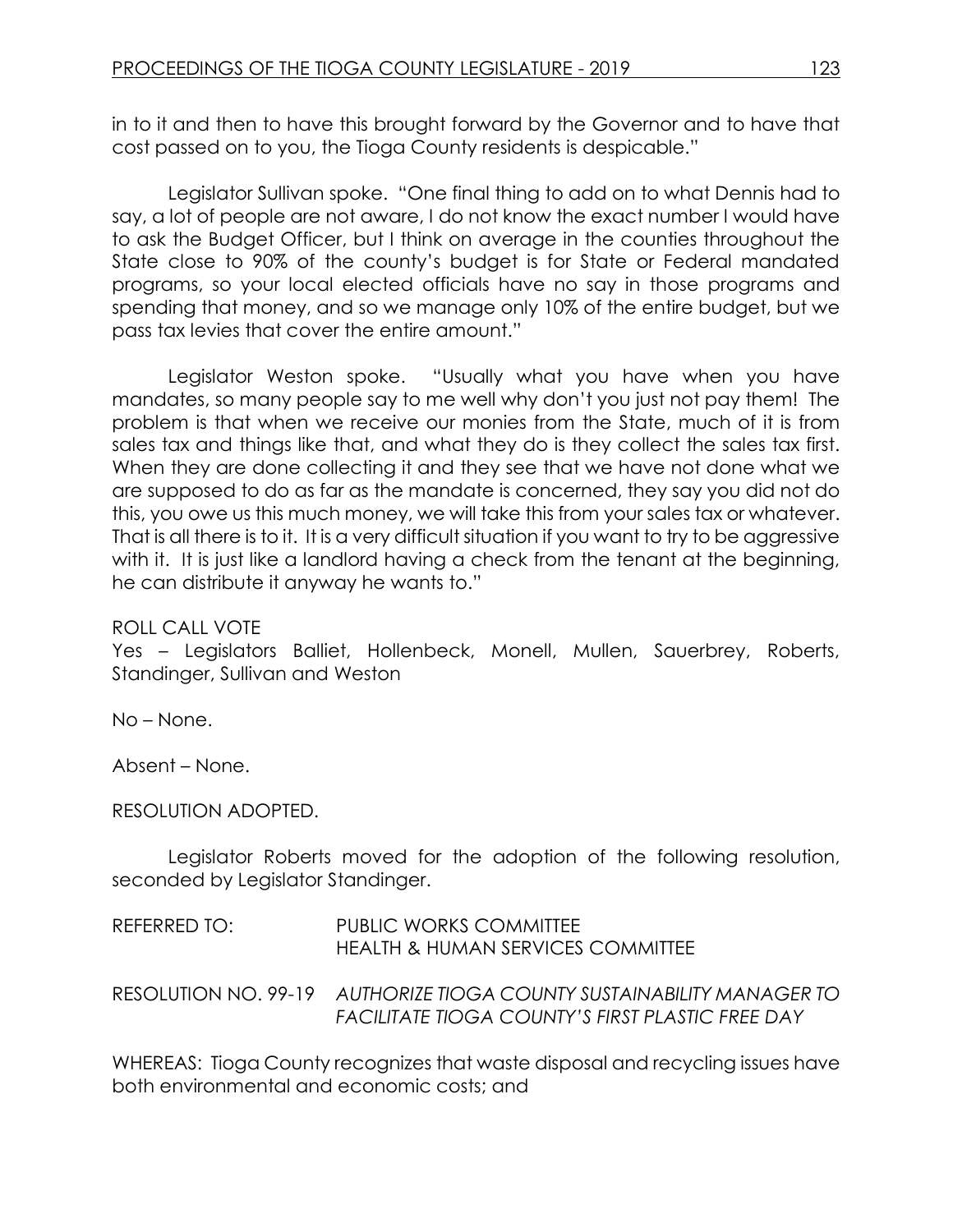WHEREAS: These issues lessen the effectiveness of our businesses and increase pressure on the environment through loss of natural resources, harming the vitality of our communities; and

WHEREAS: The economic burden is amplified in Tioga County due to the lack of a landfill within the County; and

WHEREAS: Recent articles and programs, have brought to life the risk that singleuse plastic has on our resources and the environment; and

WHEREAS: Educating and raising the awareness of residents and businesses about the benefits of going single-use plastic free by columns, art exhibits, and other activities; and

WHEREAS: That the support of local businesses is important to this mission; and

WHEREAS: Both the Tioga County Sustainability Manager and Tioga County Public Health Officer support these initiatives; therefore be it

RESOLVED: That the Tioga County Legislature is asking local businesses to partner with Tioga County to hold a Plastics Free Day and encourages all local businesses to participate.

## ROLL CALL VOTE

Yes – Legislators Balliet, Hollenbeck, Monell, Mullen, Sauerbrey, Roberts, Standinger, Sullivan and Weston

No – None.

Absent – None.

RESOLUTION ADOPTED.

Legislator Weston moved for the adoption of the following resolution, seconded by Legislator Hollenbeck.

| REFERRED TO:         | ED&P COMMITTEE<br>AGRICULTURE COMMITTEE                                     |
|----------------------|-----------------------------------------------------------------------------|
| RESOLUTION NO 100-19 | AUTHORIZE 2019 REQUESTS FOR INCLUSION OF<br>LANDS IN AGRICULTURAL DISTRICTS |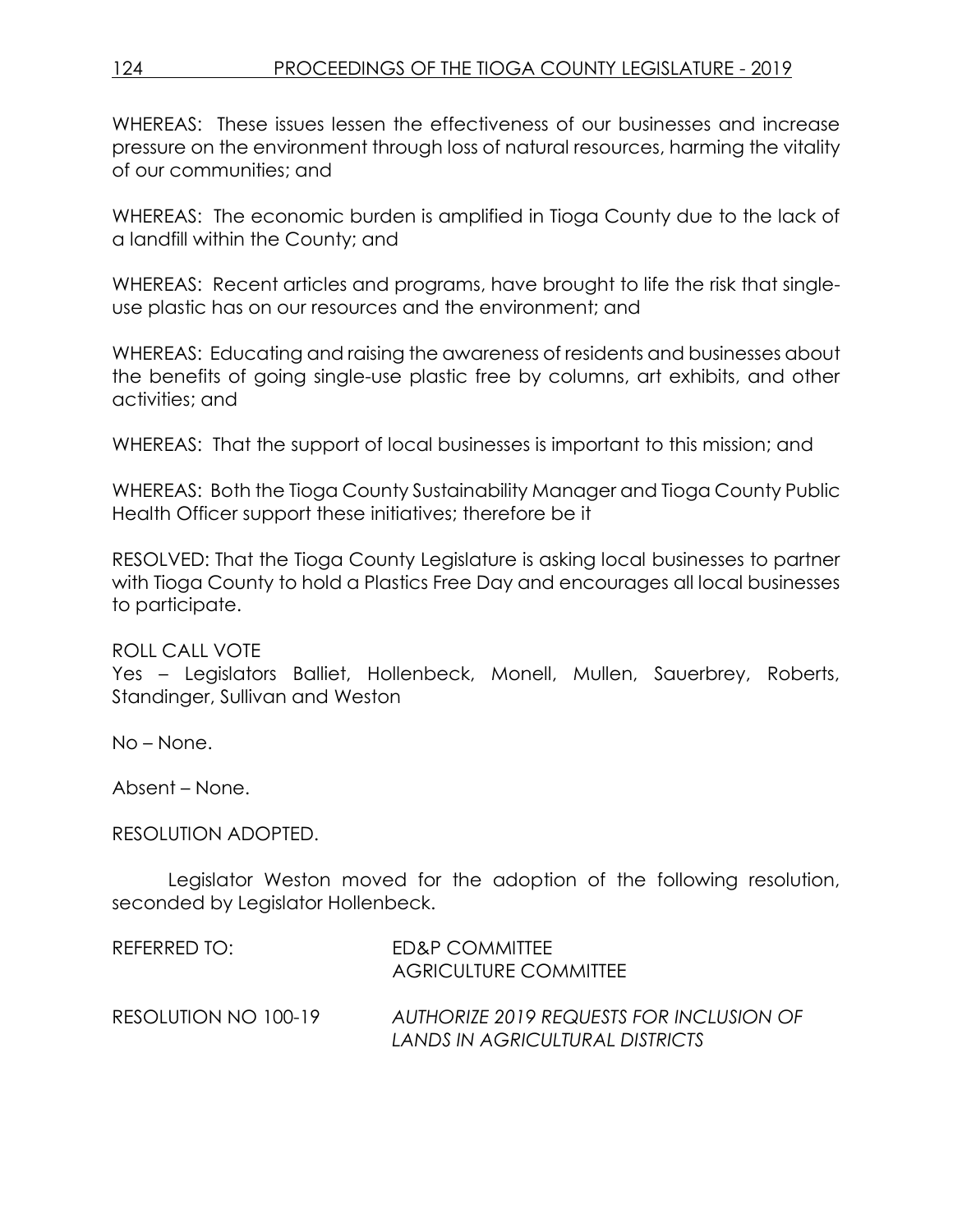WHEREAS: In accordance with §303-B of the NYS Agricultural and Markets Law 25-AA, the Tioga County Planning Department has solicited agricultural land owners to request inclusion of lands in agricultural districts; and

WHEREAS: Tioga County Planning has received requests for inclusion of land in agricultural districts located within the Spencer and North Tioga Agricultural Districts totaling 74.33 acres, and prepared the required report listing these requests; and

WHEREAS: The County Legislature has indicated its desire to be designated lead agency for SEQR (State Environmental Quality Review) requirements; and

WHEREAS: Tioga County Planning has found this plan to have "little likelihood of significant adverse environmental impact…" via completion of the SEQR Short Environmental Assessment Form, which is consistent with the programmatic review of environmental effects of agricultural districting by the New York State Department of Agriculture & Markets; and

WHEREAS: The Tioga County Agricultural and Farmland Protection Board has reviewed said report and determined that the land to be included consists of viable agricultural land and its inclusion will serve the public interest by helping to maintain a viable agricultural industry within the District and therefore recommends County Legislature approval of inclusion of lands into their respective agricultural districts; and

WHEREAS: The Tioga County Legislature has held the required public hearing and no opposition was heard; therefore be it

RESOLVED: That the Tioga County Legislature makes a SEQR Negative Declaration and approves the 2019 requests for inclusion of land listed in said report into the Spencer and North Tioga Agricultural Districts; and be it further

RESOLVED: That the Tioga County Legislature directs the Tioga County Planning Department to submit said report to the Commissioner of NYS Department of Agriculture and Markets for final certification; and be it further

RESOLVED: That it is the intent of this body, upon approval by the Commissioner of NYS Department of Agriculture & Markets, to make these inclusions to the Spencer and North Tioga Agricultural Districts effective immediately.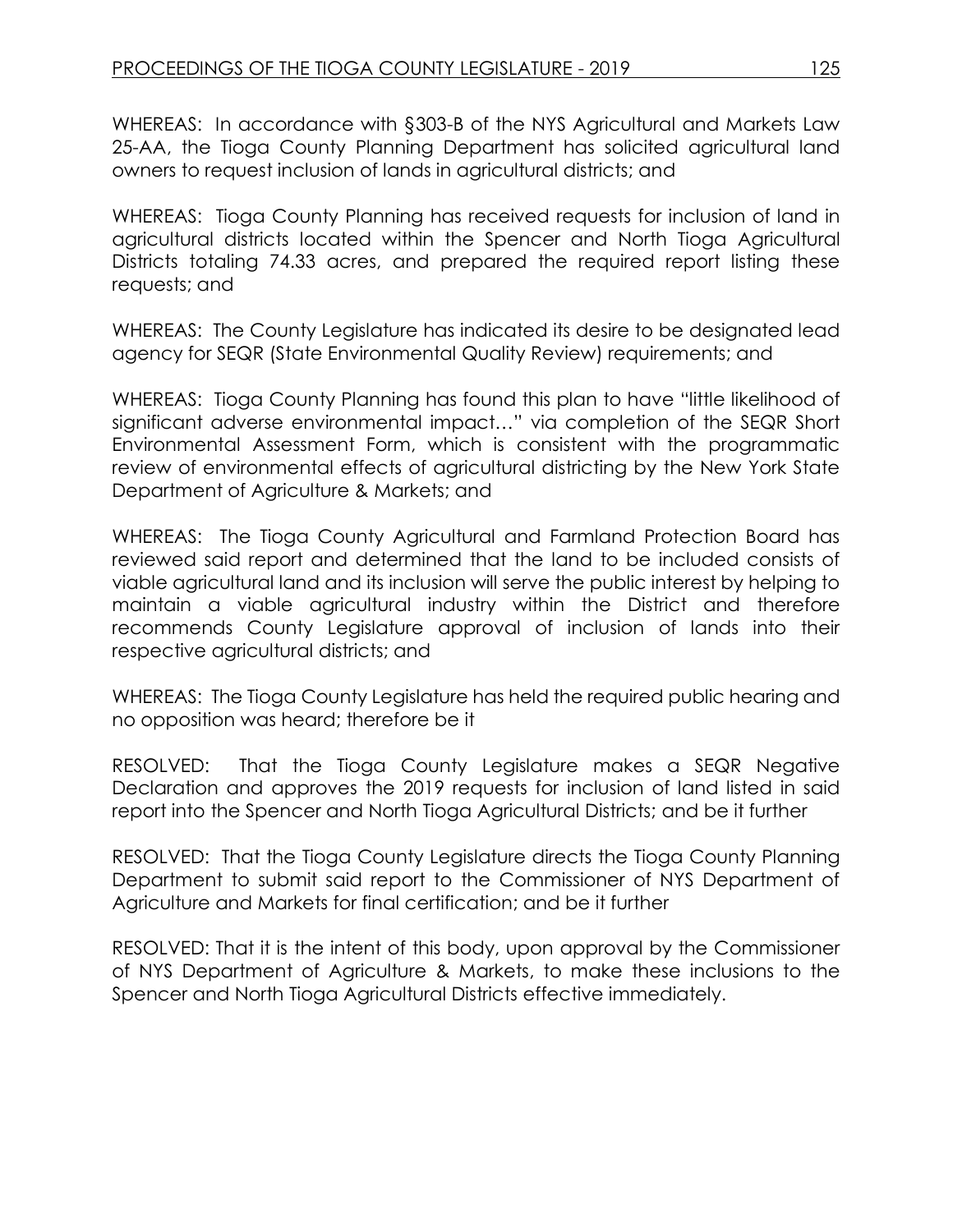Yes – Legislators Balliet, Hollenbeck, Monell, Mullen, Sauerbrey, Roberts, Standinger, Sullivan and Weston

No – None.

Absent – None.

RESOLUTION ADOPTED.

Legislator Sullivan moved for the adoption of the following resolution, seconded by Legislator Monell.

REFERRED TO: ADMINISTRATIVE SERVICES COMMITTEE

RESOLUTION NO: 101-19 *CONTRACT RENEWAL – COTT SYSTEMS, INC.*

WHEREAS: The County Clerk's office needs to renew their contract for records management software developed by COTT Systems, Inc.; and

WHEREAS: The County Clerk has budgeted for the cost of the renewal; and

WHEREAS: The contract will be effective from January 1, 2019 through December 31, 2023 at an annual cost of \$26,220.00; therefore be it

RESOLVED: That the County Clerk be authorized to renew the contract for records management services with COTT Systems, Inc. upon approval by the County Attorney.

ROLL CALL VOTE

Yes – Legislators Balliet, Hollenbeck, Monell, Mullen, Sauerbrey, Roberts, Standinger, Sullivan and Weston

No – None.

Absent – None.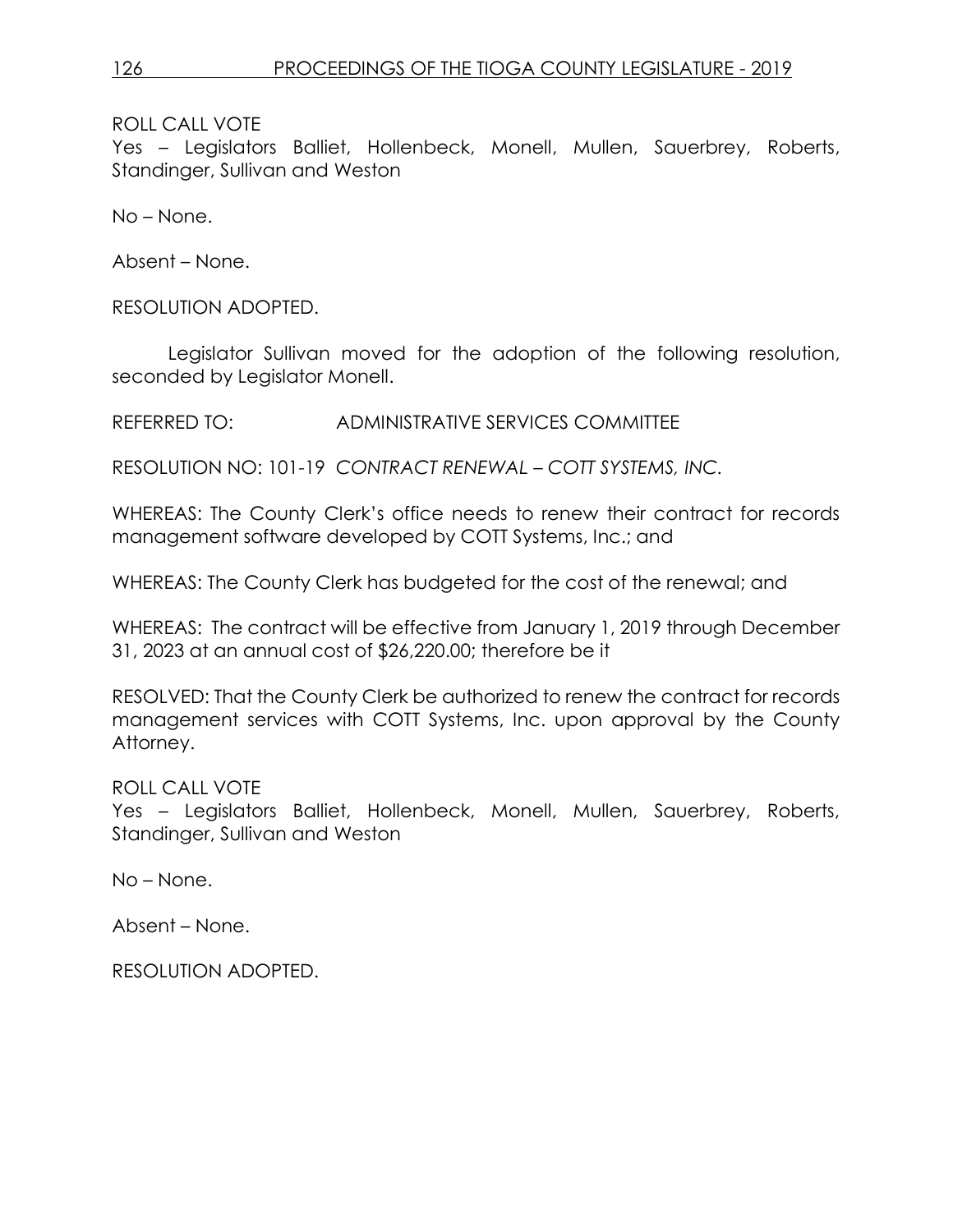Legislator Weston moved for the adoption of the following resolution, seconded by Legislator Hollenbeck.

REFERRED TO: ED&P COMMITTEE

## RESOLUTION NO. 102-19 *AUTHORIZING LEGISLATIVE CHAIR SIGNATURE ON NY OWEGO l, LLC, AN AFFILIATE OF DELAWARE RIVER SOLAR, LLC, PAYMENT IN LIEU OF TAX AGREEMENT*

WHEREAS: NY Owego I, LLC an affiliate of Delaware River Solar, LLC, hereinafter NY Owego I, LLC, has submitted a Notice of Intent to the Town of Owego that it plans to build and operate a "Solar Energy system" with an expected total capacity of approximately five (5) Megawatts AC; and

WHEREAS: The project location is 4890 Gaskill Road, Town of Owego, County of Tioga, State of New York; and

WHEREAS: The Taxing Jurisdiction is defined as the Town of Owego, the Owego Apalachin Central School District and the County of Tioga; and

WHEREAS: The Taxing Jurisdiction has not opted out of Real Property Tax Law (RPTL) Section 487; and

WHEREAS: The Taxing Jurisdiction has indicated its intent to require a Payment in Lieu of Taxes (PILOT) Agreement with NY Owego I, LLC; and

WHEREAS: Pursuant to RPTL 487, the Taxing Jurisdiction has agreed to place the project as exempt upon the assessment rolls of the Taxing Jurisdiction; and

WHEREAS: NY Owego I, LLC has agreed to make annual lump sum payments to the Taxing Jurisdiction in lieu of real property taxes for a period of fifteen (15) consecutive fiscal tax years; and

WHEREAS: Such fifteen (15) year term shall commence on the first taxable status date selected by NY Owego I, LLC, following the commencement of the construction of the project, and shall end by the fifteenth fiscal year following; and

WHEREAS: The first annual payment shall be in the aggregate amount of \$4,000.00 per built out Megawatt AC of capacity, and thereafter annual payments shall escalate by two percent (2%) per year; and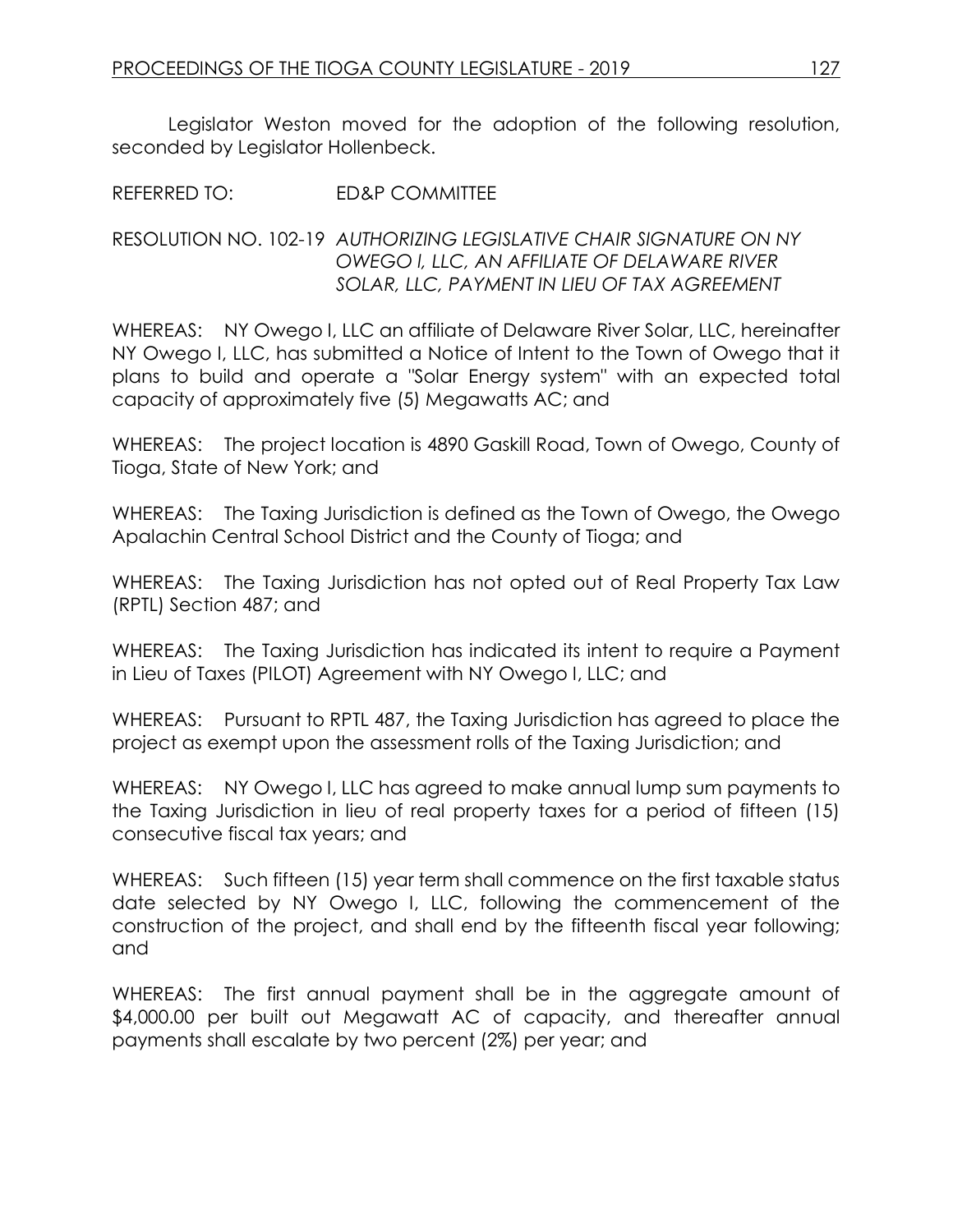## 128 PROCEEDINGS OF THE TIOGA COUNTY LEGISLATURE - 2019

WHEREAS: The annual payments for the Taxing Jurisdiction shall be made payable to the Town of Owego and mailed to the Town of Owego and are due no later than January 31st of each year; and

WHEREAS: The Town of Owego shall be responsible for distributing the annual payments to the Owego Apalachin Central School District and the County of Tioga; and

WHEREAS: The Taxing Jurisdiction has agreed that the remaining balance of said payments shall be disbursed to the Town of Owego, Owego Apalachin Central School District and County of Tioga in equal portions upon netting out of existing real property tax owed to each entity; therefore be it

RESOLVED: That the Tioga County Legislature agrees to authorize the Legislative Chair to sign the Payment in Lieu of Tax Agreement between NY Owego I, LLC, the Town of Owego, the Owego Apalachin Central School District and Tioga County.

## ROLL CALL VOTE

Yes – Legislators Balliet, Hollenbeck, Monell, Mullen, Sauerbrey, Roberts, Standinger, Sullivan and Weston

No – None.

Absent – None.

RESOLUTION ADOPTED.

Legislator Roberts moved for the adoption of the following resolution, seconded by Legislator Sullivan.

REFERRED TO: PUBLIC WORKS

RESOLUTION NO. 103-19 *AWARD DESIGN SERVICES TO HUNT ENGINEERS FOR HALSEY VALLEY ROAD BRIDGE*

WHEREAS: Tioga County bonded for a program for rehabilitation of various bridges; and

WHEREAS: The Halsey Valley Road Bridge is a bridge that needs repair due to an inspection; and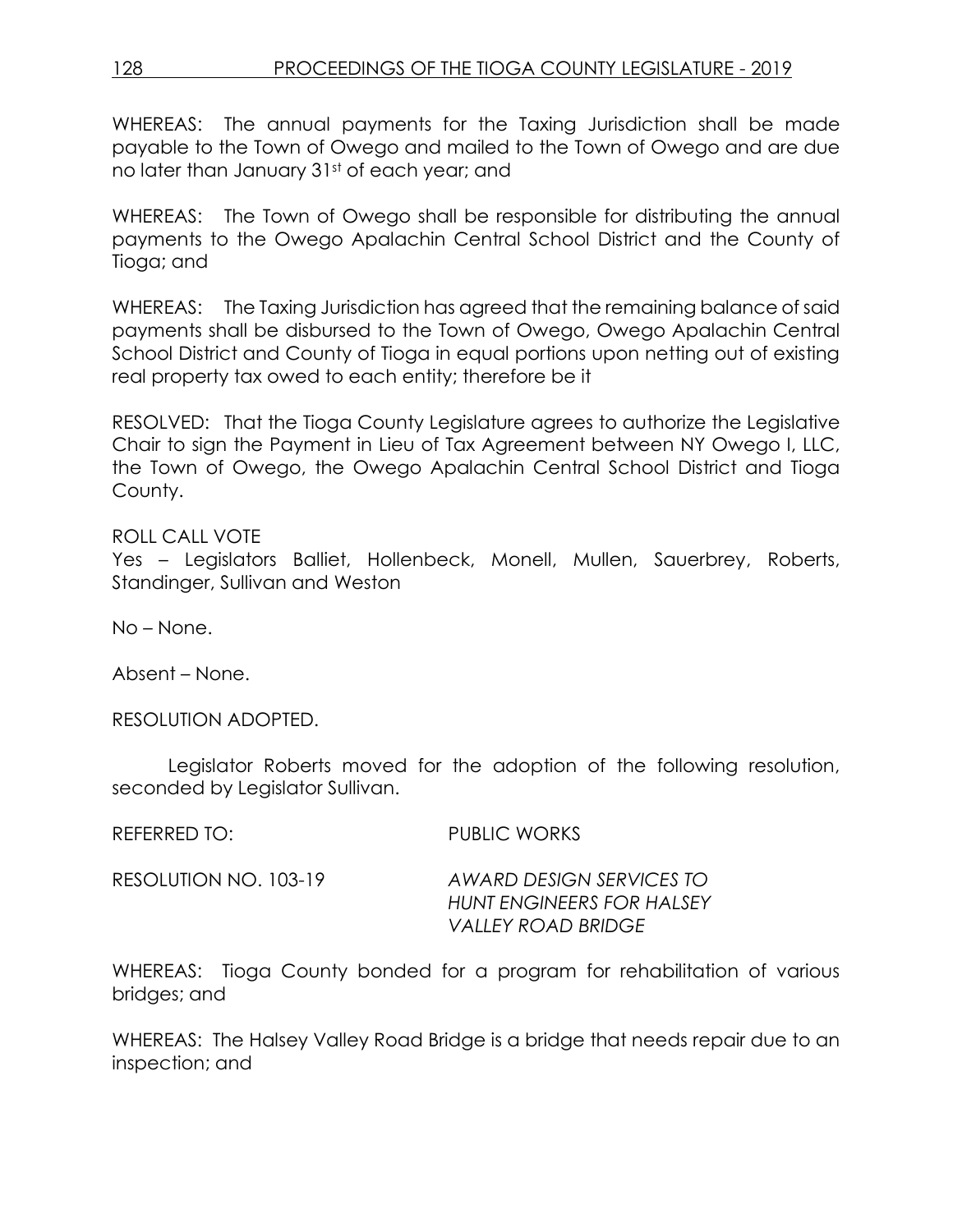WHEREAS: The Commissioner of Public Works received a proposal for design services for this project from Hunt Engineers, Horseheads, NY; and

WHEREAS: The proposal for this bridge came in at \$56,000; therefore be it

RESOLVED: That the Tioga County Legislature approve Hunt Engineers proposal for the Halsey Valley Road Bridge not to exceed \$56,000 to be paid out of the Halsey Valley Road Bridge account H5110 54002 H1905.

#### ROLL CALL VOTE

Yes – Legislators Balliet, Hollenbeck, Monell, Mullen, Sauerbrey, Roberts, Standinger, Sullivan and Weston

No – None.

Absent – None.

RESOLUTION ADOPTED.

Legislator Roberts moved for the adoption of the following resolution, seconded by Leaislator Sullivan.

REFERRED TO: PUBLIC WORKS COMMITTEE

RESOLUTION NO. 104-19 *AUTHORIZING THE IMPLEMENTATION AND FUNDING OF 100% OF THE COSTS OF A TRANSPORTATION PROJECT WHICH MAY BE ELIGIBLE FOR FEDERAL AID AND OR STATE AID, OR REIMBURSEMENT FROM BRIDGE NY FUNDS* 

WHEREAS: A project for the rehabilitation of BIN 3335200 – West Creek Road over West Branch Owego Creek, PIN 9754.80, (the Project) is eligible for funding under Title 23 U.S. Code, as amended that calls for the apportionment of the costs of such program to be borne at the ratio of 95% Federal Funds and 5% non-Federal Funds; and

WHEREAS: The County of Tioga will design, let and construct the "project"; and

WHEREAS: The County of Tioga desires to advance the Project by making a commitment of 100% of the costs of the work of the Project of portions thereof;

NOW, THEREFORE, the Tioga County Legislature, duly convened does hereby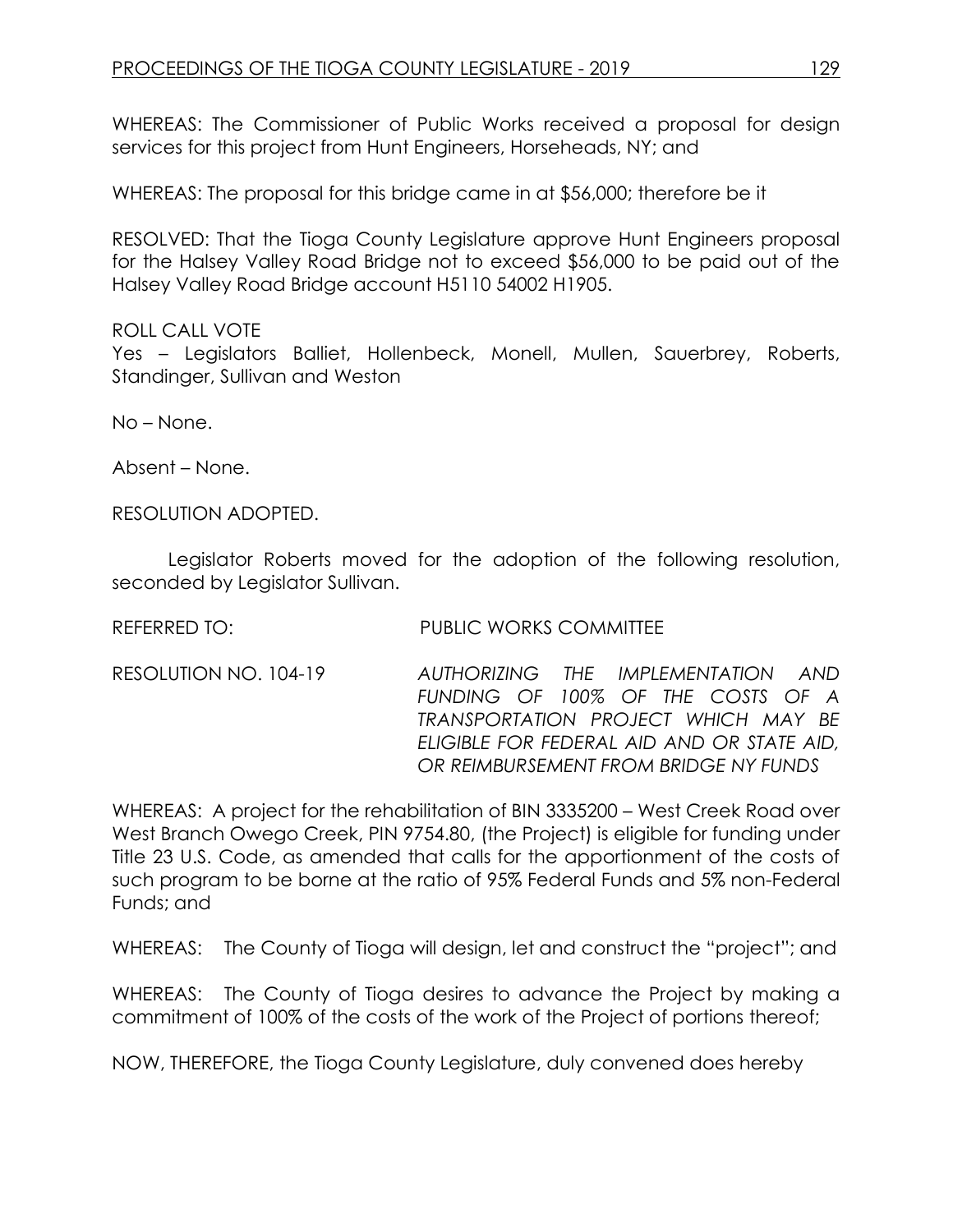RESOLVED: That the Tioga County Legislature hereby approves the abovesubject project; and it is hereby further

RESOLVED: That the Tioga County Legislature hereby authorizes the County of Tioga to pay 100% of the cost of the Preliminary Engineering / Design work for the Project or portions thereof, with the understanding that qualified costs may be eligible for Federal-aid, State-aid, or reimbursement from Bridge NY funds; and it is further

RESOLVED: That the sum of \$350,000 is hereby appropriated from West Creek Road Bridge account H5110.540004.H1904 and made available to cover the costs of participation in the above phases of the Project; and it is further

RESOLVED: That the Tioga County Legislature hereby agrees that the County of Tioga shall be responsible for all costs of the project which exceed the amount of Federal-aid, State-aid, or NY Bridge Funding Awarded to the County of Tioga; and it is further

RESOLVED: That in the event the Project costs not covered by Federal-aid, Stateaid, or NY Bridge funding exceeds the amount appropriated above, the Tioga County Legislature shall convene as soon as possible to appropriate said excess amount immediately upon notification by the New York State Department of Transportation thereof, and it is further

RESOLVED: That the County of Tioga hereby agrees that construction of the Project shall begin no later than twenty-four (24) months after award and that the construction phase of the Project shall be completed within thirty (30) months; and it is further

RESOLVED: That the Chair of the Tioga County Legislature be and is hereby authorized to execute on behalf of the County of Tioga, all necessary Agreements, certifications or reimbursement requests for Federal Aid and/or State Aid with the New York State Department of Transportation in connection with the advancement or approval of the Project and providing for the administration of the Project and the County of Tioga's funding of project costs and permanent funding of the local share of federal-aid and state-aid eligible Project costs and all Project costs within appropriations therefore that are not so eligible, and it is further

RESOLVED: That a certified copy of this resolution be filed with the New York State Commissioner of Transportation by attaching it to any necessary Agreement in connection with the Project, and it is further

RESOLVED: That this Resolution shall take effect immediately.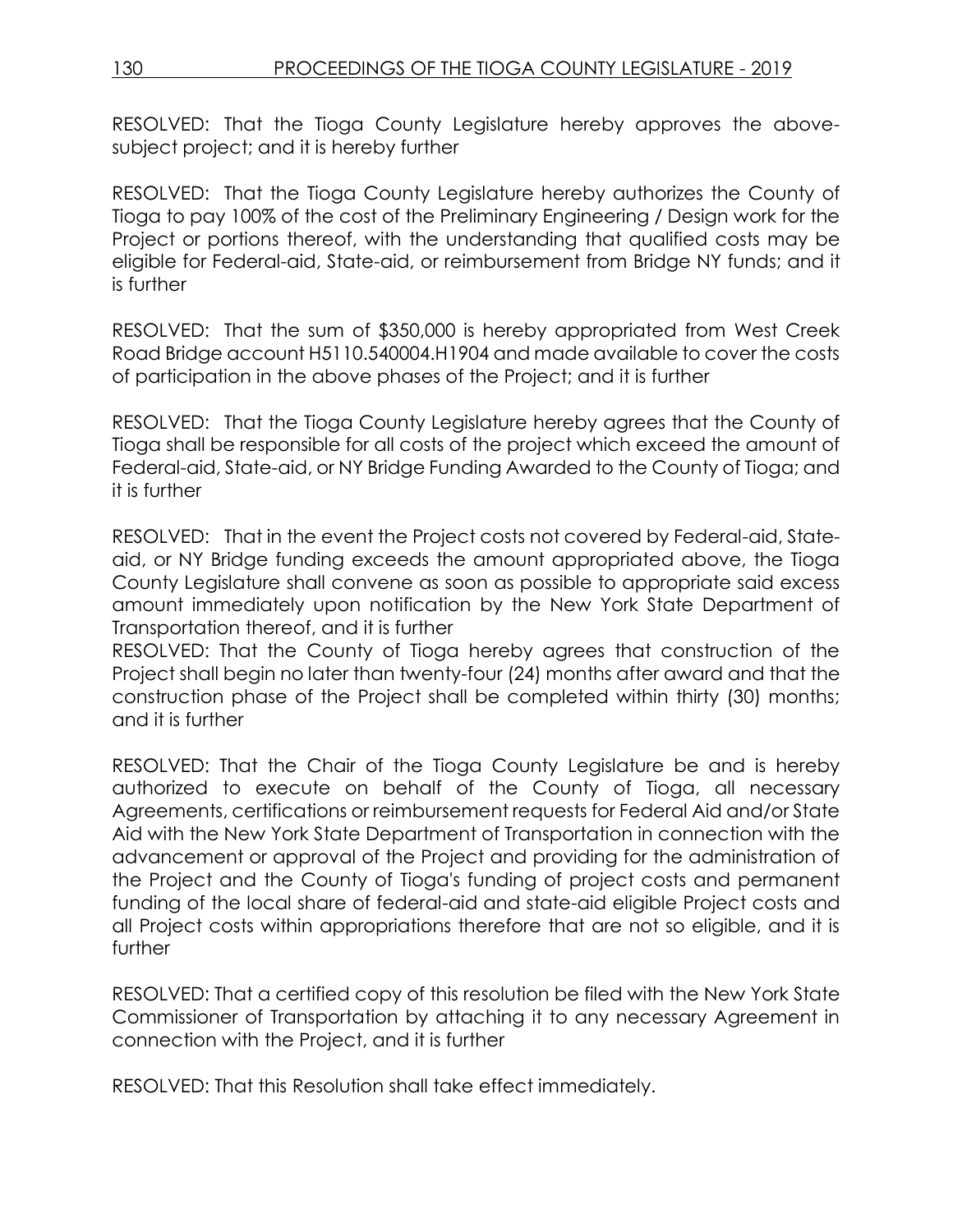Yes – Legislators Balliet, Hollenbeck, Monell, Mullen, Sauerbrey, Roberts, Standinger, Sullivan and Weston

No – None.

Absent – None.

RESOLUTION ADOPTED.

Legislator Roberts moved for the adoption of the following resolution, seconded by Legislator Sullivan.

| REFERRED TO:          | <b>PUBLIC WORKS COMMITTEE</b><br>PERSONNEL COMMITTEE                                           |
|-----------------------|------------------------------------------------------------------------------------------------|
| RESOLUTION NO. 105-19 | CREATE TWO (2), FULL-TIME<br><b>TEMPORARY CONSTRUCTION</b><br>INSPECTOR POSITIONS PUBLIC WORKS |

WHEREAS: There will be a need for the Public Works Department to employ inspectors to monitor construction projects occurring on county roads and bridges during the 2019 construction season; and

WHEREAS: The Commissioner of Public Works has identified a cost savings by creating two (2) full-time, temporary Construction Inspectors who possess the necessary credentials through the National Institute for Certification in Engineering Technologies (NICET) and to work for a duration of at least 12, but no more than 25 weeks during 2019; therefore be it

RESOLVED: That the Commissioner of Public Works is hereby authorized to create two (2) full-time, temporary Construction Inspector positions effective May 1, 2019 at an hourly range between \$25.00 (NICET Level II) to \$50.00 (NICET Level IV); and be it further

RESOLVED: That two (2) Construction Inspectors will be employed for a temporary duration not to exceed 25 weeks.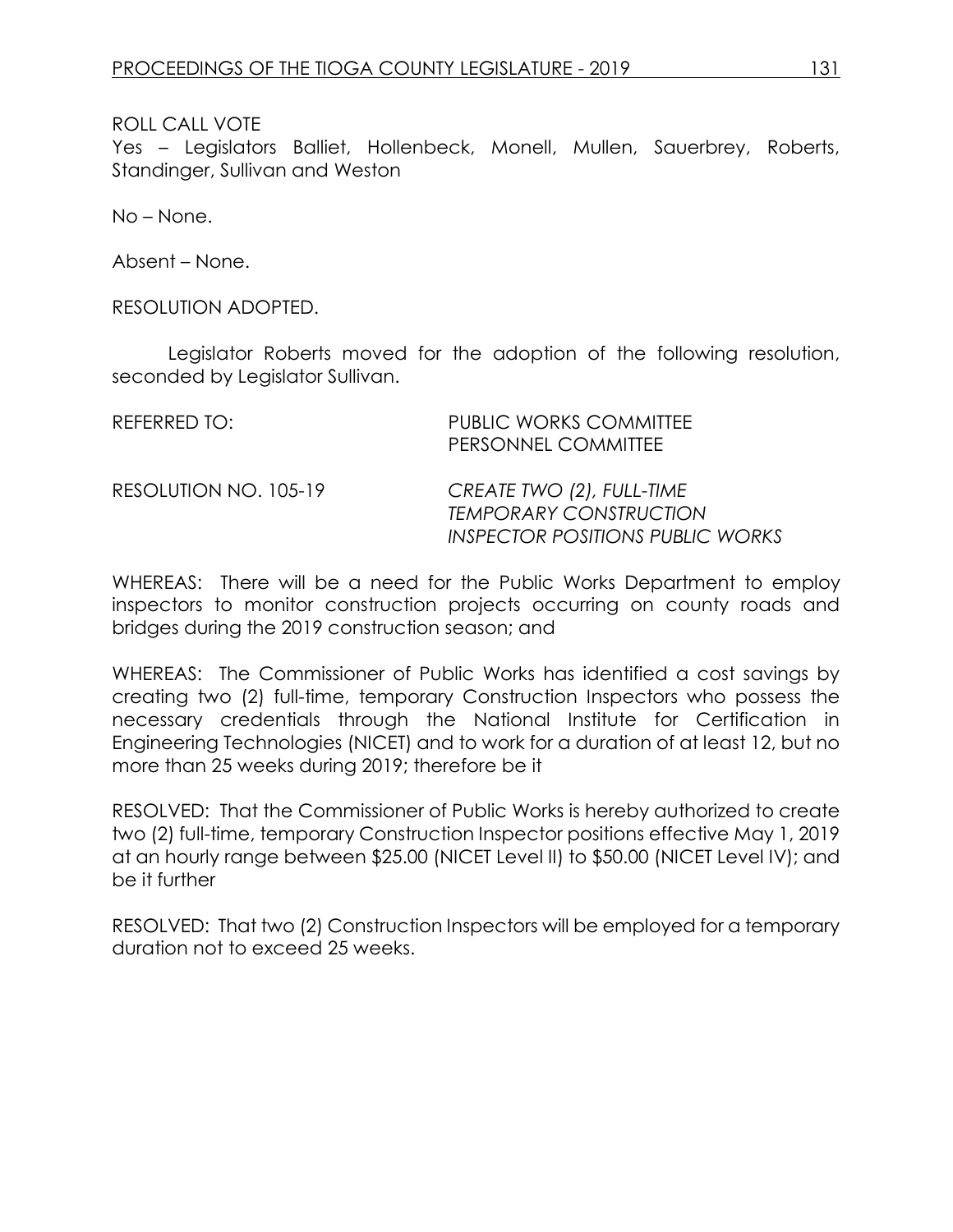Yes – Legislators Balliet, Hollenbeck, Monell, Mullen, Sauerbrey, Roberts, Standinger, Sullivan and Weston

No – None.

Absent – None.

RESOLUTION ADOPTED.

Legislator Standinger moved for the adoption of the following resolution, seconded by Legislator Sullivan.

| <b>REFERRED TO:</b>   | <b>HEALTH &amp; HUMAN SERVICES</b><br><b>COMMITTEE</b><br>PERSONNEL COMMITTEE                                                 |
|-----------------------|-------------------------------------------------------------------------------------------------------------------------------|
| RESOLUTION NO. 106-19 | <b>AUTHORIZE TO CREATE AND FILL ONE</b><br>(1) TEMPORARY, FULL-TIME PUBLIC<br><b>HEALTH NURSE</b><br>PUBLIC HEALTH DEPARTMENT |

WHEREAS: Legislative approval is required to authorize the creation of positions within Tioga County; and

WHEREAS: Due to a reassignment of duties within the Public Health Department, the Public Health Director has a need to create and fill a temporary, full-time Public Health Nurse position for a duration not to exceed beyond August 30, 2019; therefore be it

RESOLVED: That the Legislature authorizes the Public Health Director to create and fill one (1) temporary, full-time Public Health Nurse position at an hourly rate of \$25.51 effective March 18, 2019; and be it further

RESOLVED: That said temporary position shall end on or before August 30, 2019.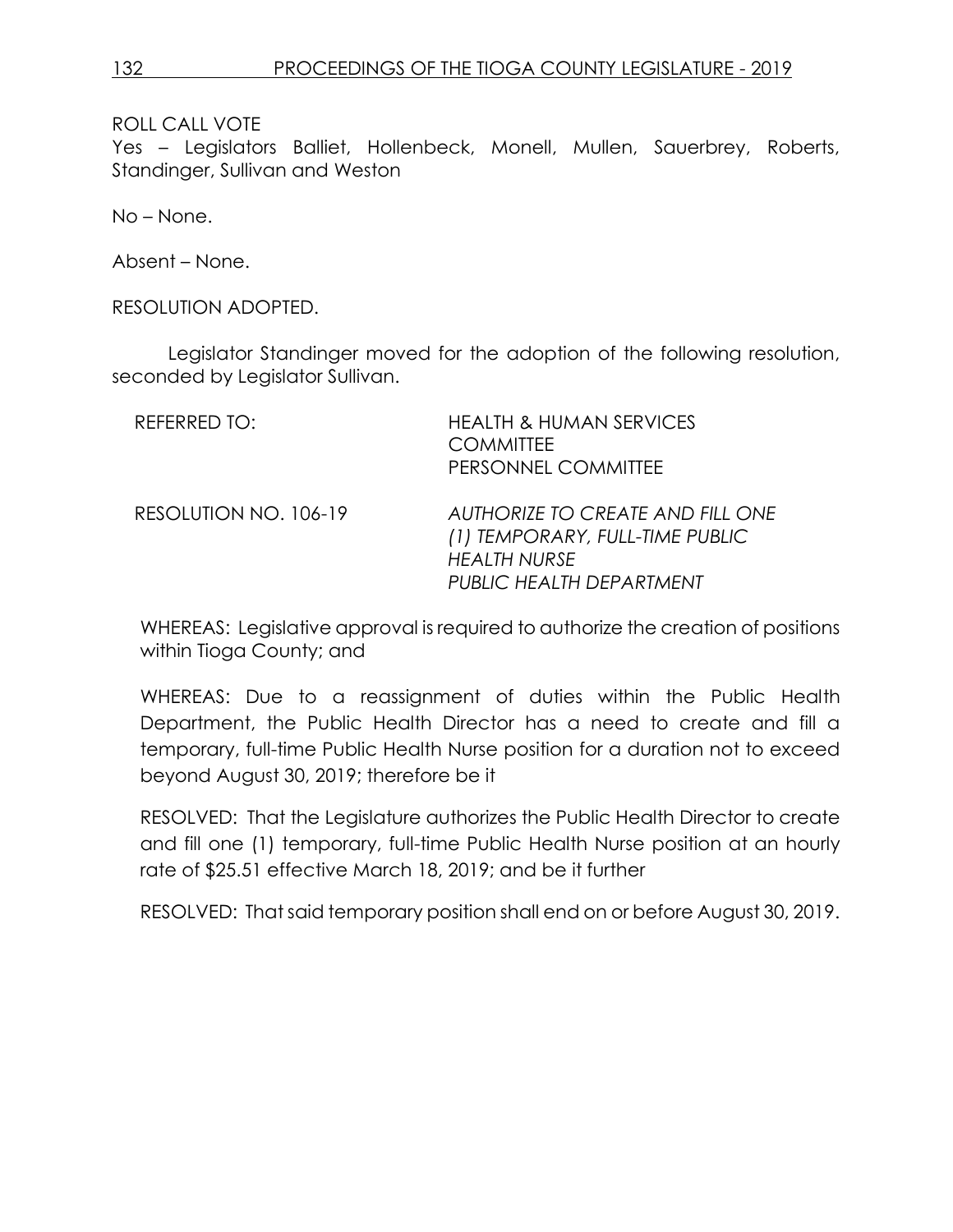Yes – Legislators Balliet, Hollenbeck, Monell, Mullen, Sauerbrey, Roberts, Standinger, Sullivan and Weston

No – None.

Absent – None.

RESOLUTION ADOPTED.

Legislator Standinger moved for the adoption of the following resolution, seconded by Legislator Sullivan.

| REFERRED TO:          | <b>HEALTH &amp; HUMAN SERVICES</b><br><b>COMMITTEE</b><br>PERSONNEL COMMITTEE                                                                                             |
|-----------------------|---------------------------------------------------------------------------------------------------------------------------------------------------------------------------|
| RESOLUTION NO. 107-19 | AUTHORIZE TO CREATE AND FILL ONE<br><b>PART-TIME PUBLIC HEALTH NURSE</b><br>AND ABOLISH ONE PART-TIME<br><b>REGISTERED PROFESSIONAL NURSE</b><br>PUBLIC HEALTH DEPARTMENT |

WHEREAS: Legislative approval is required to authorize the creation and abolishment of positions within Tioga County; and

WHEREAS: Due to a reassignment of duties within the Public Health Department, the Public Health Director has a need to create and fill a parttime Public Health Nurse position; and

WHEREAS: Upon creation of said position, the Public Health Director intends to fill the position with Jessica Lovell, who currently serves as a part-time Registered Professional Nurse; therefore be it

RESOLVED: That the Legislature authorizes the Public Health Director to create and fill one part-time Public Health Nurse position at an hourly rate of \$25.51effective March 16, 2019; and be it further

RESOLVED: That the part-time, Registered Professional Nurse position Ms. Lovell vacates shall be abolished effective March 16, 2019.

Legislator Standinger spoke. "I would like to say one thing or maybe two things. We have a Public Health Director who has been examining her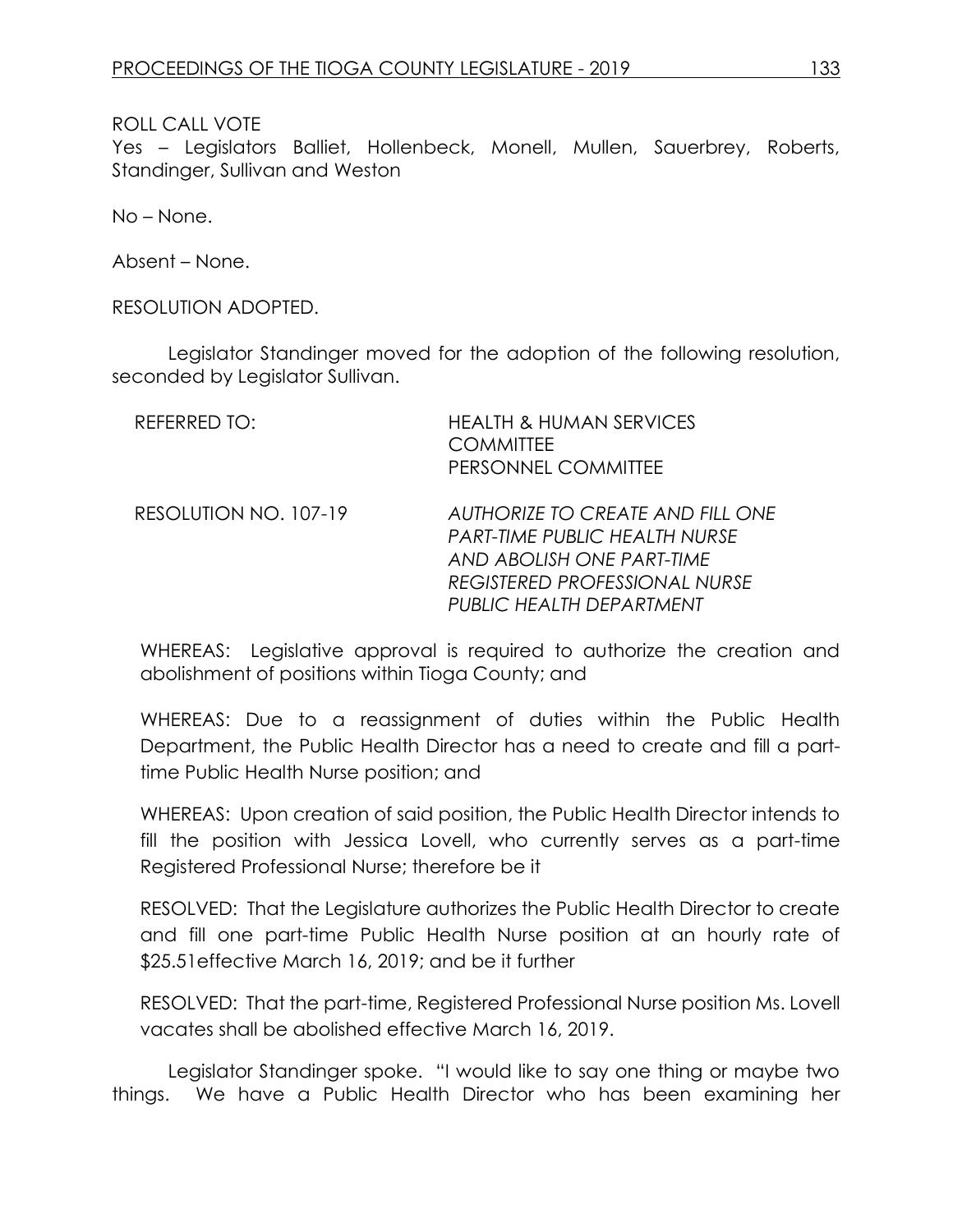Department and I commend her for reconfiguring things to make it more efficient. The prior resolution, this one and I believe there is one more are the result of that and so thank you for that."

ROLL CALL VOTE Yes – Legislators Balliet, Hollenbeck, Monell, Mullen, Sauerbrey, Roberts, Standinger, Sullivan and Weston

No – None.

Absent – None.

RESOLUTION ADOPTED.

Legislator Standinger moved for the adoption of the following resolution, seconded by Legislator Sullivan.

| REFERRED TO:          | <b>HEALTH &amp; HUMAN SERVICES</b><br><b>COMMITTEE</b><br>PERSONNEL COMMITTEE |
|-----------------------|-------------------------------------------------------------------------------|
| RESOLUTION NO. 108-19 | <b>AUTHORIZE OUT OF TITLE PAY</b><br>PUBLIC HEALTH DEPARTMENT                 |

WHEREAS: In accordance with the CSEA collective bargaining agreement Article 4, Section E, Legislative approval is required to authorize out of title pay; and

WHEREAS: Due to a resignation, a Supervising Public Health Nurse position has been vacant within the Public Health Department since February 9, 2019; and

WHEREAS: Due to the needs of the department, the Public Health Director assigned Supervising Public Health Nurse duties to Barbara Bilbrey, Public Health Nurse, as of February 11, 2019; and

WHEREAS: The Public Health Director has an ongoing need to continue having Ms. Bilbrey perform out-of-title work beyond 20 calendar days and until staff changes have been determined; therefore be it

RESOLVED: That the Legislature authorizes out-of-title pay for Barbara Bilbrey, which is reflective of a retroactive increase of \$4,846 effective February 11, 2019; and be it further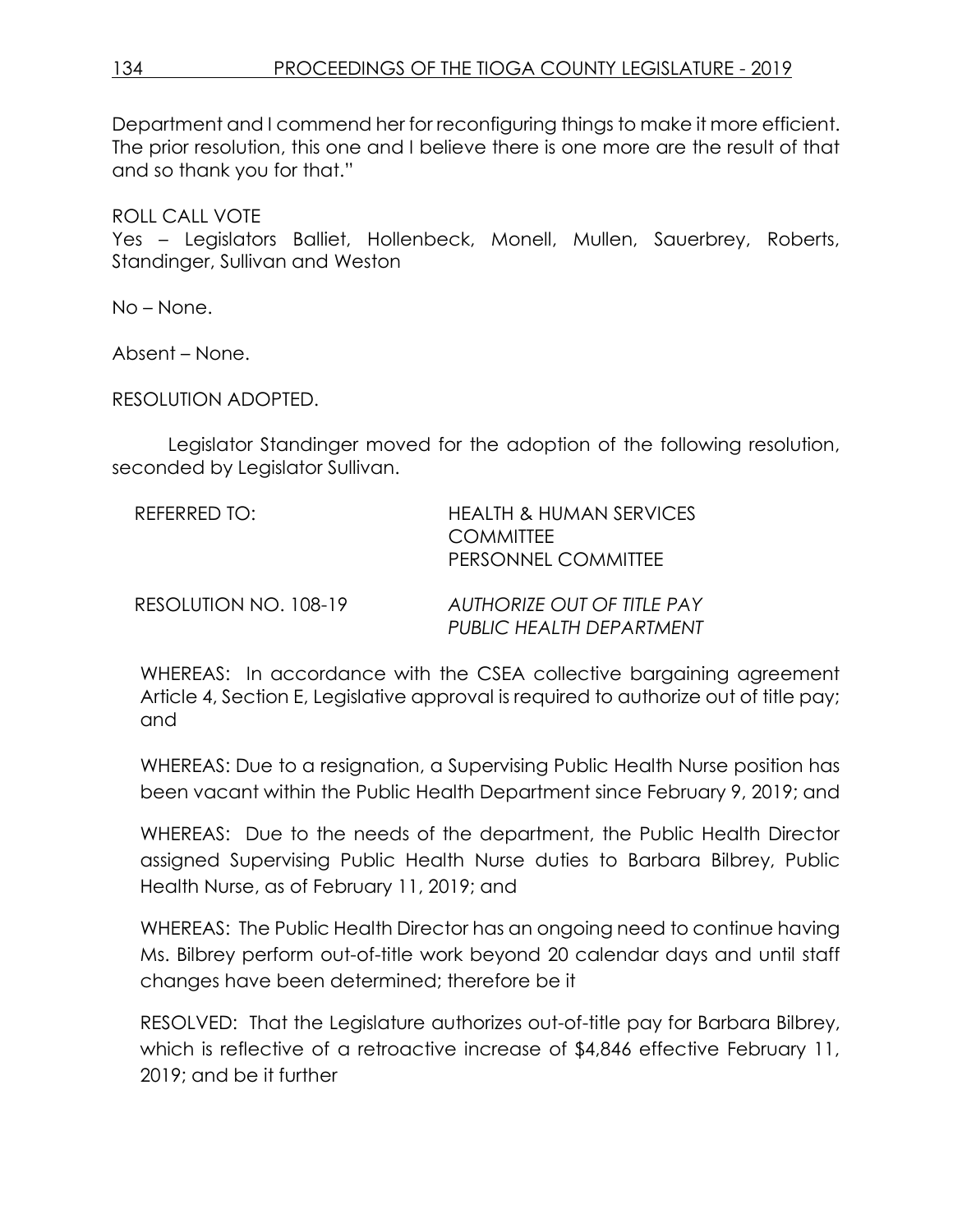RESOLVED: That said out-of-title pay shall continue until such time as determined by the Public Health Director.

ROLL CALL VOTE

Yes – Legislators Balliet, Hollenbeck, Monell, Mullen, Sauerbrey, Roberts, Standinger, Sullivan and Weston

No – None.

Absent – None.

RESOLUTION ADOPTED.

Legislator Hollenbeck moved for the adoption of the following resolution, seconded by Legislator Monell.

| REFERRED TO:          | PERSONNEL COMMITTEE                                                                             |
|-----------------------|-------------------------------------------------------------------------------------------------|
| RESOLUTION NO. 109-19 | RETITI E AND AMEND<br>CLASSIFICATIONS WITHIN PROBATION<br><b>SERIES</b><br>PERSONNEL DEPARTMENT |

WHEREAS: Legislative approval is required to abolish and create any job title within Tioga County; and

WHEREAS: Due to adopted changes to the New York Codes, Rules and Regulations (NYCRR), Title 9, Appendix H-10 *Standard Specifications for Professional Probation Positions*, the Personnel Officer is required to adopt the new job class specifications for Probation positions within the Tioga County Probation Department as follows:

| Current title & Allocation          | New title                                    |
|-------------------------------------|----------------------------------------------|
| Probation Officer (CSEA SG XI)      | <b>Probation Officer 1</b>                   |
| Sr. Probation Officer (CSEA SG XII) | Probation Officer 2/Senior Probation Officer |
| Probation Supervisor (CSEA SG XV)   | <b>Probation Supervisor 1</b>                |
| Probation Director I (Non-union)    | Probation Director (Group A)                 |

and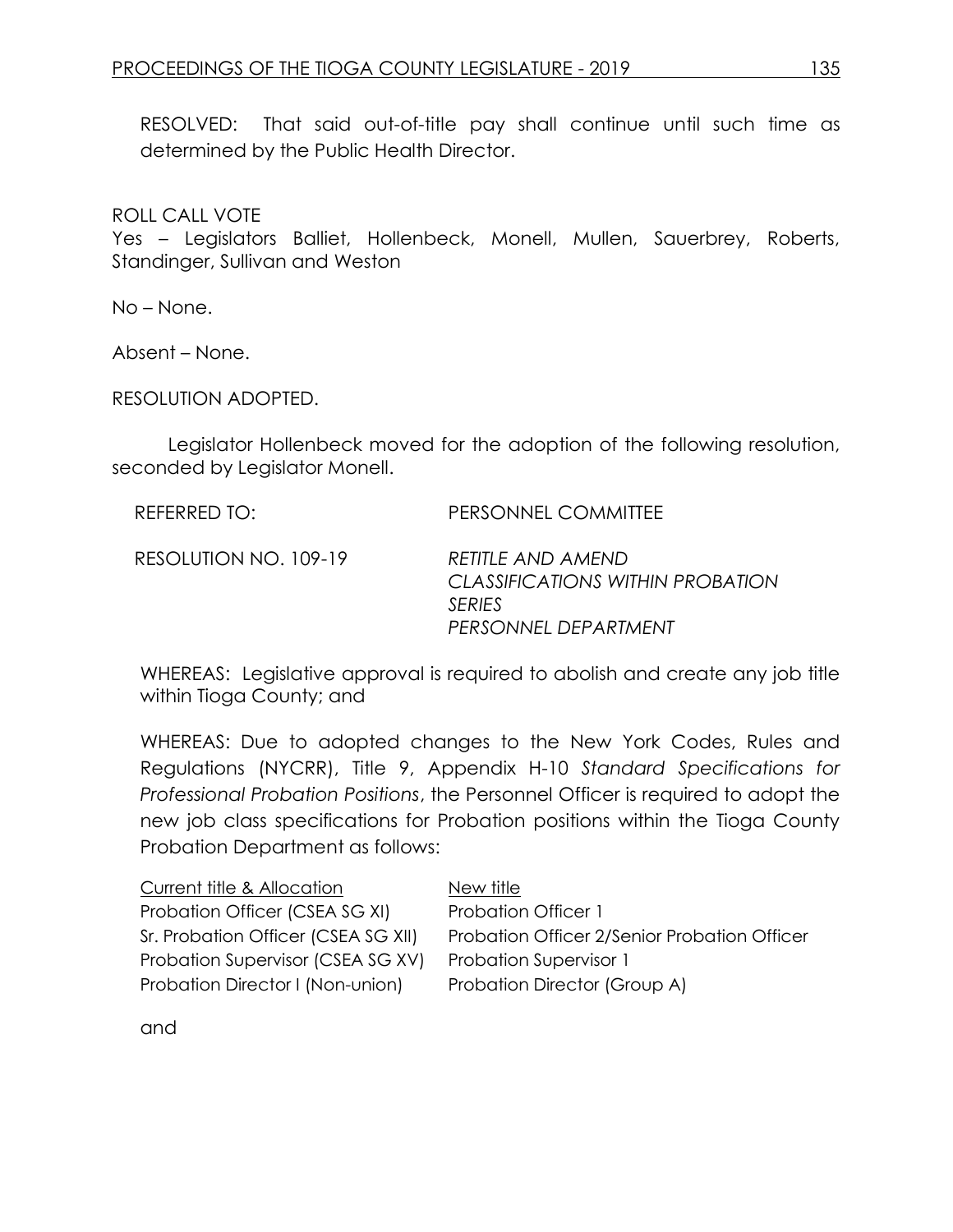WHEREAS: Salary allocations for the above new titles will remain consistent with the current title's salary allocation and incumbents shall have a continuation of status under civil service laws and rules; therefore be it

RESOLVED: That for the purpose of retitling and amending classifications, the Tioga County Legislature authorizes the abolishment of the following full-time titles: Probation Officer, Sr. Probation Officer, Probation Supervisor, and Probation Director I and authorizes the creation of the following full-time titles: Probation Officer 1 (CSEA SG XI), Probation Officer 2/Senior Probation Officer (CSEA SG XII), Probation Supervisor 1(CSEA SG XV), and Probation Director (Group A) (Non-union) effective March 16, 2019; and be it further

RESOLVED: That a final notification will be provided to department heads and employees impacted by these changes.

ROLL CALL VOTE

Yes – Legislators Balliet, Hollenbeck, Monell, Mullen, Sauerbrey, Roberts, Standinger, Sullivan and Weston

No – None.

Absent – None.

RESOLUTION ADOPTED.

Legislator Weston moved for the adoption of the following resolution, seconded by Legislator Roberts.

| REFERRED TO:          | ED&P LEGISLATIVE COMMITTEE<br>PERSONNEL COMMITTEE                           |
|-----------------------|-----------------------------------------------------------------------------|
| RESOLUTION NO. 110-19 | FUNDING AND RECLASSIFICATION OF POSITION<br>ECONOMIC DEVELOPMENT & PLANNING |

WHEREAS: Legislative approval is required to both fund and reclassify positions in Tioga County; and

WHEREAS: The Director of Economic Development and Planning currently has a vacant, unfunded full-time Associate Planner positon which she would like to fund and reclassify in order to better serve the needs of her department; and

WHEREAS: The Personnel Officer has reviewed the job duties, developed a job description, and determined the salary range for the new classification; therefore be it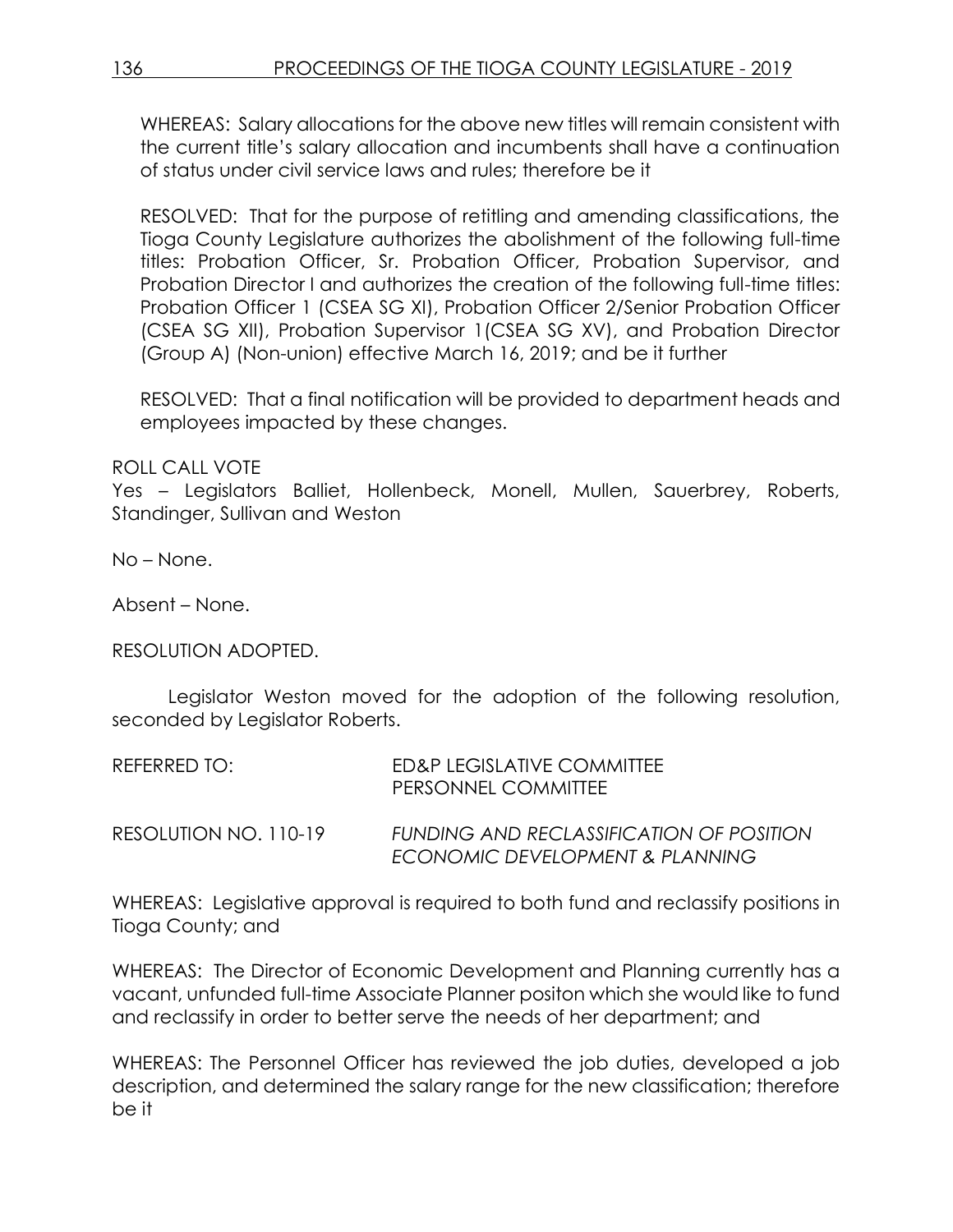RESOLVED: That the vacant unfunded full-time Associate Planner position (Nonunion salary range \$35,300 - \$45,300) shall be funded and reclassified to a full time Community Development Specialist (Non-union salary range \$43,985 - \$53,985) effective March 16, 2019; and be it further

RESOLVED: That the Director of Economic Development and Planning is allowed to fill the Community Development Specialist position upon recruitment.

## ROLL CALL VOTE

Yes – Legislators Balliet, Hollenbeck, Monell, Mullen, Sauerbrey, Roberts, Standinger, Sullivan and Weston

No – None.

Absent – None.

RESOLUTION ADOPTED.

Legislator Hollenbeck made a motion to have the following two late-filed resolutions considered, seconded by Legislator Monell and carried.

Legislator Weston moved for the adoption of the following resolution, seconded by Legislator Hollenbeck.

| REFERRED TO:          | ED&P LEGISLATIVE COMMITTEE<br>PERSONNEL COMMITTEE                                                                                           |
|-----------------------|---------------------------------------------------------------------------------------------------------------------------------------------|
| RESOLUTION NO. 111-19 | RECLASSIFY POSITION AND AUTHORIZE<br>APPOINTMENT TO DEPUTY DIRECTOR ECONOMIC<br>DEVELOPMENT AND PLANNING<br>ECONOMIC DEVELOPMENT & PLANNING |

WHEREAS: Per resolution No. 208-14 Teresa Saraceno was appointed Deputy Director of Economic Development; and

WHEREAS: Ms. Saraceno will retire effective April 27, 2019; and

WHEREAS: The Director of Economic Development and Planning would like to restructure the Department to reclassify the Deputy Director of Economic Development to Deputy Director of Economic Development and Planning; and

WHEREAS: A job description and salary range must be established for the newly created Deputy Director of Economic Development and Planning; and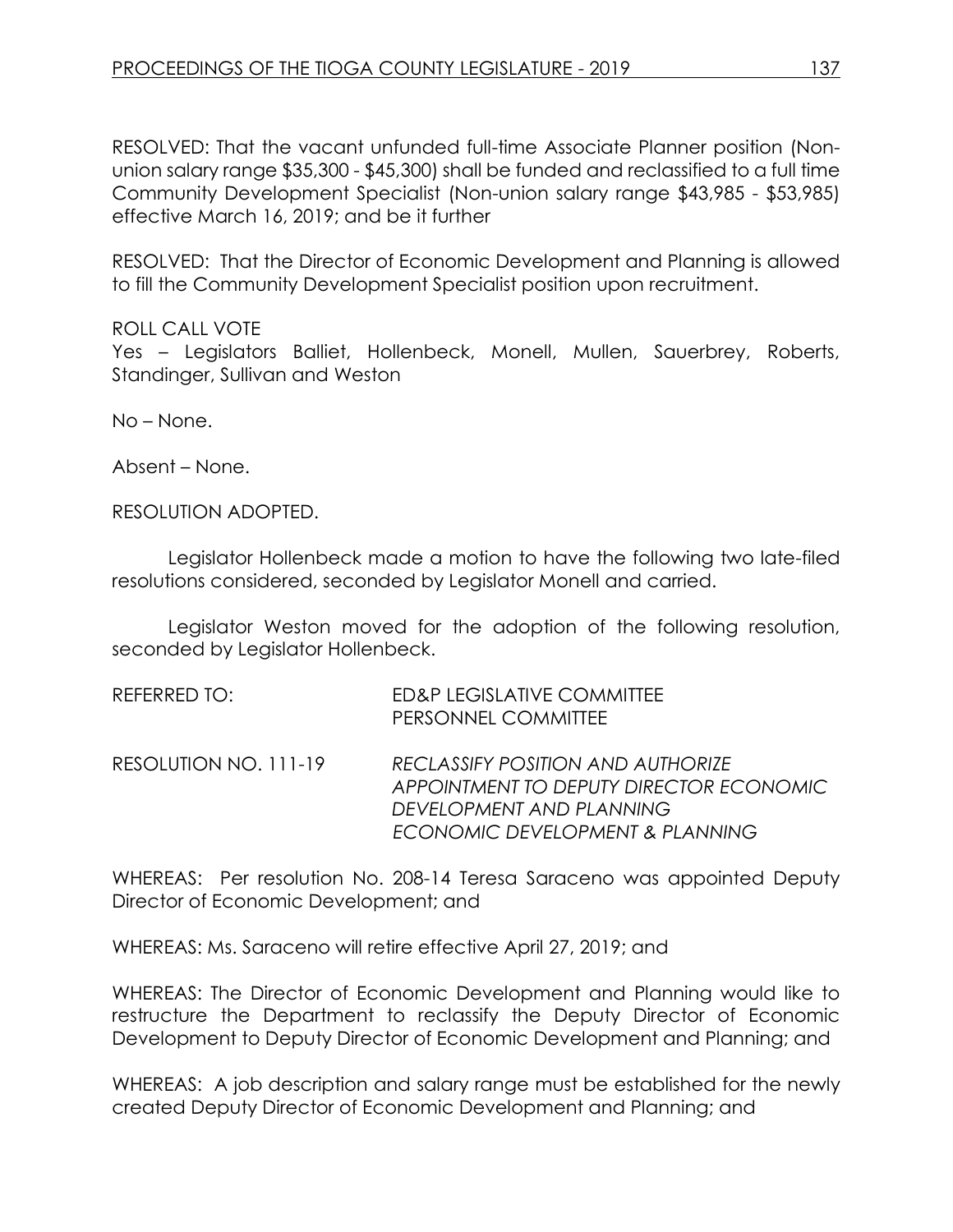WHEREAS: The Director of Economic Development and Planning would like to promote an employee into the Deputy Director position; and

WHEREAS: The 2019 budget has sufficient funds to cover the increase in salary upon promotion; therefore be it

RESOLVED: That the Non-Union salary range for the Deputy Director of Economic Development and Planning is set at \$52,593 – 62,593; and be it further

RESOLVED: That Brittany Woodburn, who is eligible and willing to accept provisional appointment to the Deputy Director of Economic Development and Planning position, is authorized an annual salary of \$54,943 effective April 29, 2019; and be it further

RESOLVED: That the Economic Development Specialist position vacated by Woodburn shall become an unfunded vacancy effective April 29, 2019.

ROLL CALL VOTE Yes – Legislators Balliet, Hollenbeck, Monell, Mullen, Sauerbrey, Roberts, Standinger, Sullivan and Weston

No – None.

Absent – None.

RESOLUTION ADOPTED.

Legislator Mullen moved for the adoption of the following resolution, seconded by Legislator Monell.

| REFERRED TO:          | ED&P LEGISLATIVE COMMITTEE<br>PERSONNEL COMMITTEE                                                                      |
|-----------------------|------------------------------------------------------------------------------------------------------------------------|
| RESOLUTION NO. 112-19 | <b>CREATE PART TIME POSITION AND AUTHORIZE</b><br>APPOINTMENT OF LAND BANK DIRECTOR<br>ECONOMIC DEVELOPMENT & PLANNING |

WHEREAS: Teresa Saraceno is currently employed as the full-time Deputy Director of Economic Development; and

WHEREAS: Ms. Saraceno will retire effective April 27, 2019; and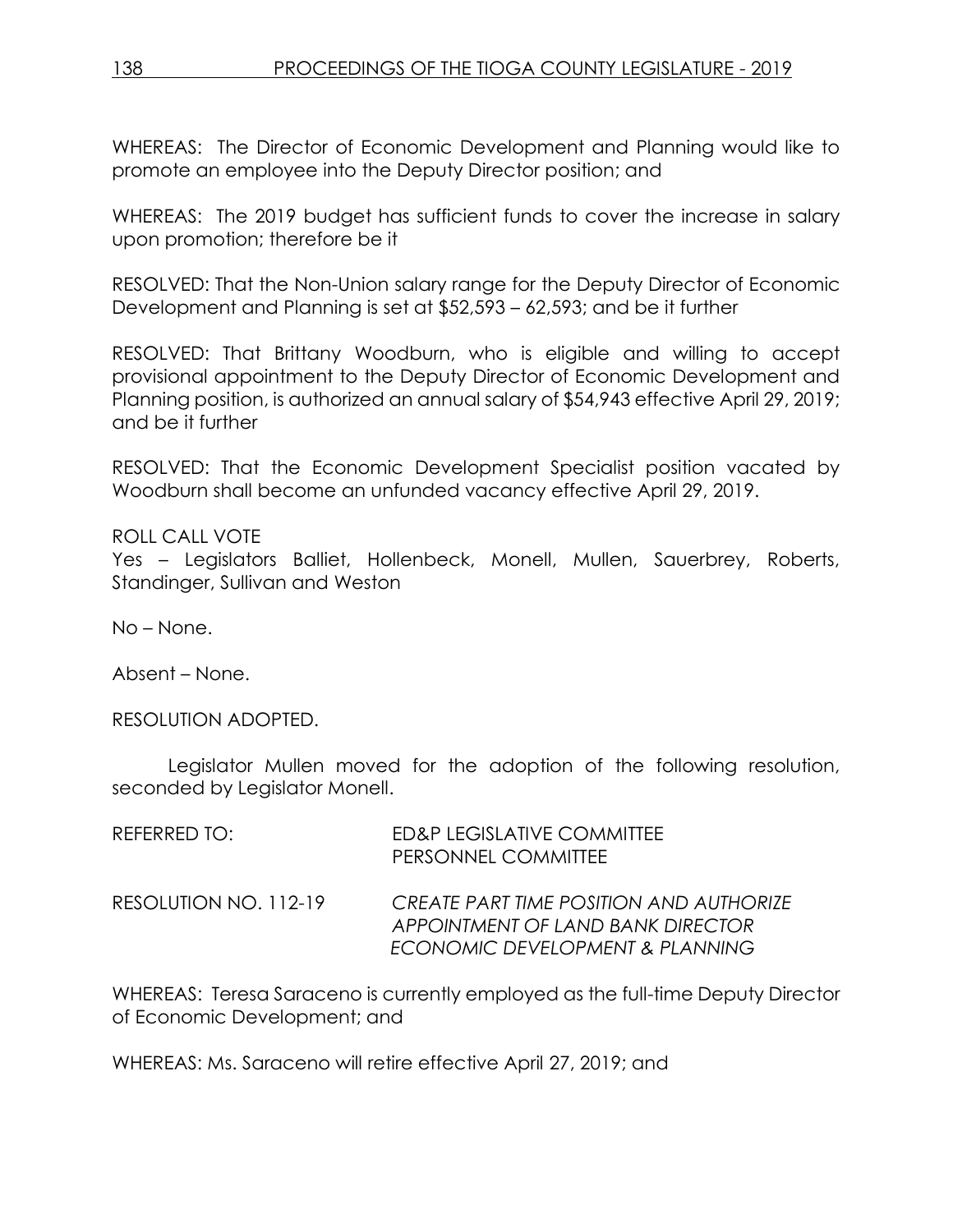WHEREAS: Per Resolution No. 265-16, the Tioga County Legislature authorized application to the NYS Urban Development Corporation to establish the Tioga County Property Development Corporation (TCPDC), a New York Land Bank; and

WHEREAS: Tioga County has an executed Administrative Services Agreement with the TCPDC; and

WHEREAS: Ms. Saraceno has expressed an interest in working part-time as the Land Bank Director; and

WHEREAS: The Personnel Officer has reviewed the job duties, developed a job description and determined the salary range for the newly created Land Bank Director; therefore be it

RESOLVED: That one part-time (17 hours/week) position of Land Bank Director (Non-Union salary range \$28,675-\$29,250) be created effective April 29, 2019; and be if further

RESOLVED: That the Director of Economic Development and Planning is hereby authorized to provisionally appoint Teresa Saraceno the Land Bank Director at an annual non-union salary of \$29,250 in recognition of her years of service with Tioga County, effective on or after April 30, 2019, and consistent with payroll procedures; and be it further

RESOLVED: That the Economic Development and Planning Department's 2019 authorized headcount shall be adjusted to 7 full-time and 1 part-time.

Legislator Sullivan spoke. "Tioga County has a Land Bank that the purpose of which is to take blighted communities that have overdue tax, etc. and rather than to sell them at auction either fix them up or tear them down for resale of the property. This Land Bank in Tioga County was just created last year and the person whose name is on both of these resolutions is Teresa Saraceno and she is with us tonight, and Teresa will be retiring. This was a brand new venture for Tioga County and I would just like to thank Teresa for steering this ship and making it all happen. She has done a wonderful job."